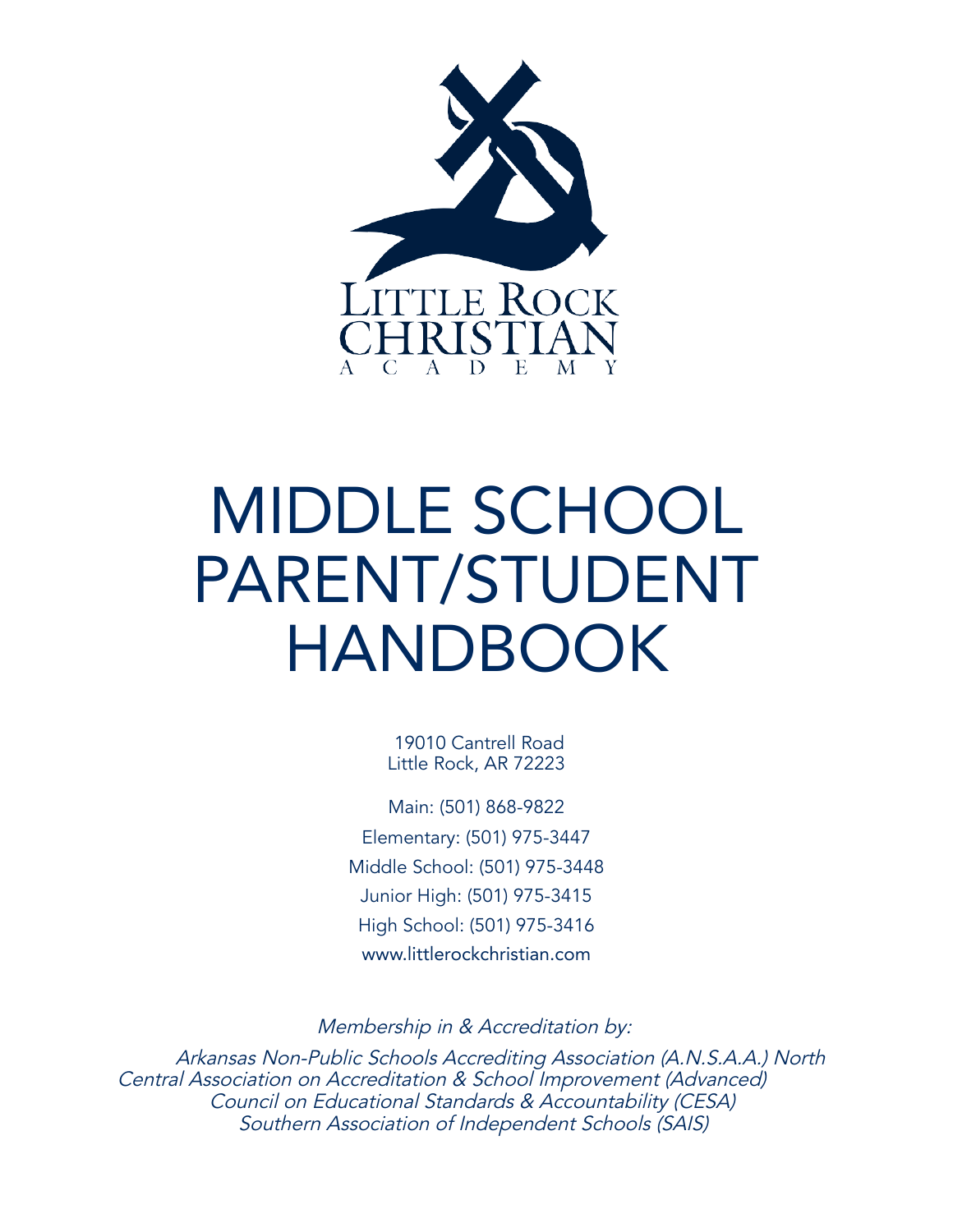# INTRODUCTION

To serve families, churches and the community by providing a K4-12th grade education, characterized by excellence in the pursuit of truth from a Christ-centered worldview.

In others words, our primary business is providing an excellent, Christ-centered education, especially in preparation for the college experience. Excellence (Gr., arête) can be defined as one's fulfillment of purpose, one's fulfillment of potential. A second definition is more qualitative, as in the highest of standards and achievement. A third dimension, often overlooked, comes forth from the Pauline literature of the New Testament. In 1 Corinthians 12:31, Paul speaks of a "still more excellent way." This way is, namely, the love of Christ. Woven together, fulfillment of purpose, highest standards and biblical love create a fabric of excellence that is rare and precious. We are in constant pursuit of that aspiration and reality.

# STRATEGIC GOALS

In 2007, the Board of Trust established two strategic goals as an extension of our mission statement.

- 1. LRCA seeks to be a pre-eminent K4-12 academic institution that offers an excellent college-preparatory curriculum while serving the greatest portion of the body of Christ reasonably possible within our community.
- 2. LRCA, above all else, must uncompromisingly teach and model the truth of the person of Christ. These goals form our educational philosophy as do our official core values.

# KEY EXCERPTS … LRCA CHRISTIAN COMMUNITY STATEMENT

To assure that we are like-minded in the LRCA joint-venture approach to discipling LRCA students, our Christian community beliefs are set forth in full in the LRCA Christian Community Statement which is to be read together with the LRCA Doctrinal Statement, the LRCA Mission Statement, the LRCA Core Values Statement, the LRCA Educational Philosophy Statement, and any other policies or statements adopted or approved by the LRCA Board of Trust.

These documents are available here.

#### LRCA Mission Fit

LRCA is available to parents fully convinced that the LRCA philosophy of Christian education matches their own philosophy as to how they want to disciple their children. LRCA is looking for mission fit between school and parents and, thus, asks parents seeking student admission about Christian belief; agreement with the LRCA Doctrinal Statement and church membership. LRCA desires to come alongside the family to help the family provide a vibrant, college-preparatory, learning environment for the student who wants to learn and the family who wants their children to practice the Christ-centered world view. LRCA staff prayerfully considers admission, continued enrollment, and re-enrollment in light of our perception of mission alignment between parents and school as co-disciplers.

LRCA admission is open for the student of any parent (or legal guardian) who agrees:

- 1. that it is the responsibility of a parent to teach his or her child a biblical world view (Deuteronomy 6:1-9, Psalm 78:5-6, Proverbs 22:6),
- 2. that the primary responsibility for discipling a child remains with the parents (Ephesians 6:4),
- 3. that a parent (or legal guardian) and LRCA, as co-disciplers, should be teaching and modeling the same truth and agrees to allow his or her child to be educated and influenced in an intentionally Christian environment that presents biblical truth from LRCA's interpretation of the historical orthodox Christian teaching of the Bible regarding both faith and practice.

Continued enrollment at LRCA is contingent upon this same understanding and support.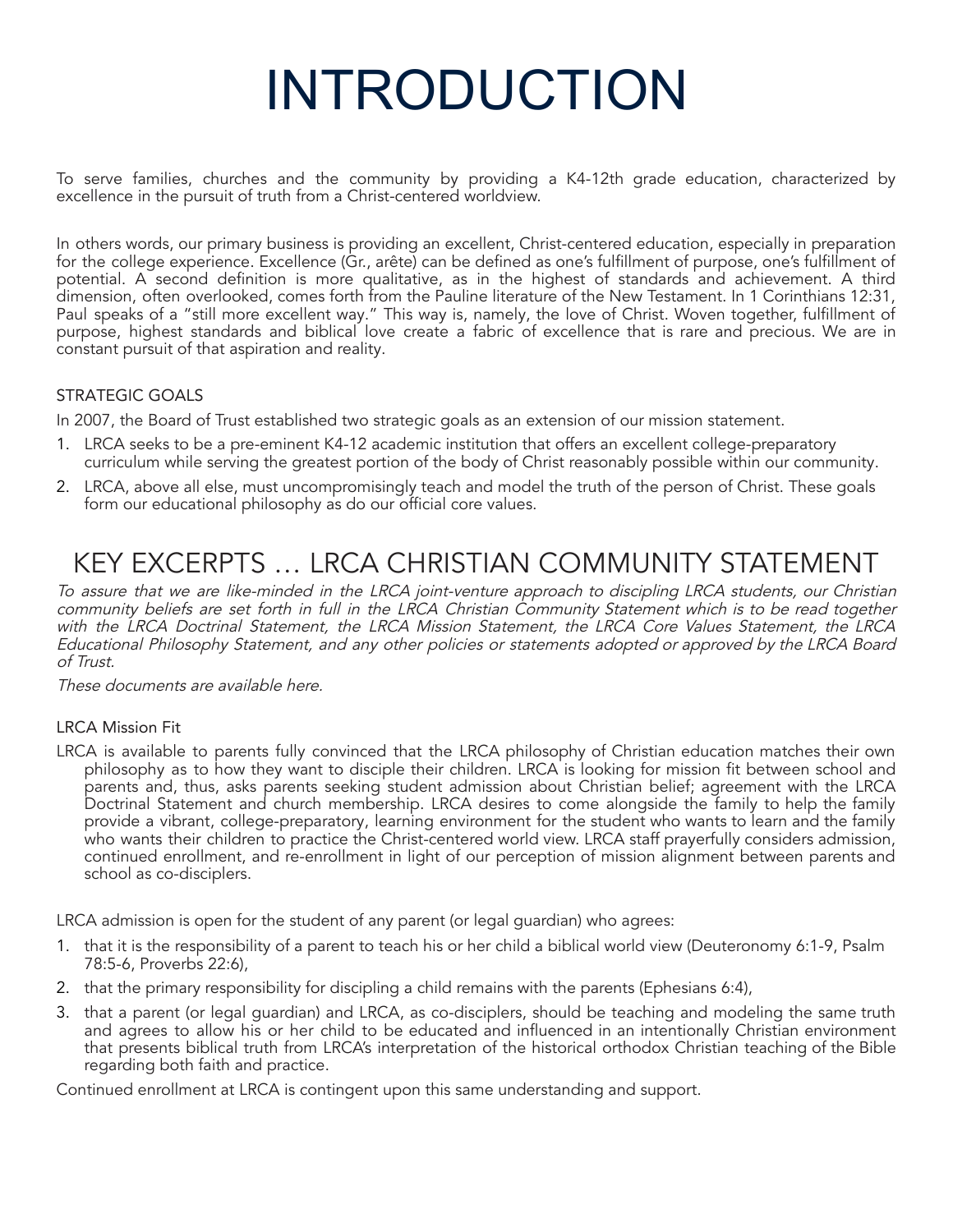#### LRCA Consequential Faith Objective

LRCA believes that consequential faith is modeled more than taught and that parents who desire consequential faith for their children need to introduce them to a way to live and not just a way to believe.

#### LRCA Christian Community

To assure that we are like-minded in our joint-venture approach to discipling LRCA students, LRCA has set forth our beliefs and practices in writing.

#### LRCA Christian Community Expression

Our LRCA Christian community exercises and expresses its Christian beliefs and mission and purposes in various ways, including: our status as a Christian community, our activities as a Christian community, and our standards as a Christian community. There can be no exhaustive list of what conduct and lifestyle the LRCA Christian community desires of LRCA Christian community representatives and participants, but the following is offered as a guideline: Required by the Law and Required by the Bible. All conduct prohibited by the law and all conduct proscribed by the historical orthodox Christian church as unbiblical is outside the boundaries of LRCA Christian community orthopraxy. Alcohol use laws are an example of the law. Sexual conduct and for marriage are an example of biblical rules.

#### The LRCA Christian Community "Religious Organization"

LRCA will, as a religious organization, exercise its prerogative to neither commence nor continue an appointment, employment, admission, enrollment, or other category of LRCA Christian community representation or participation if it is believed by LRCA that so doing will cause confusion about, conflict with, or compromise of the LRCA Christian community's mission to disciple LRCA students by providing a distinctly Christian education from a Christ-centered worldview.

#### Roles and Expectations for LRCA Community Participants (Student and Parent [or Legal Guardian] Participants)

LRCA asks that at least one parent (or legal guardian) of each student be a devoted follower of the Lord Jesus Christ as demonstrated in testimony, lifestyle choices and conduct, to adhere the LRCA Doctrinal Statement, and to be an active member of a local denomination of the historical Christian church. Each participating parent or student is either a co-discipler or the one being discipled. Co-disciplers and the one being discipled are expected to abide by applicable LRCA Christian community standards, manifest respect for the beliefs shared in common by the LRCA Christian community, and be fully supportive of the LRCA Christian community mission in word and conduct.

What does this mean in practice? Two examples:

- Belief Systems outside the Circle of Orthodoxy Embraced by Historical Christian Church. The doctrinal beliefs of the LRCA Christian community are those within the circle of orthodoxy embraced by the historical Christian church. It is the belief of LRCA that the admission of a child of a parent who adheres to a faith tradition outside the circle of orthodoxy embraced by the historical Christian church would create confusion in LRCA's mission to teach LRCA students the truth as stated in our LRCA Doctrinal Statement. Consequently, admission will be denied when LRCA determines that the doctrine of another faith system (e.g. Mormonism, Jehovah's Witnesses) does not align with the doctrine of the LRCA Christian community.
- Human Sexuality and Marriage. LRCA stands firmly upon the truth claims and moral foundations of Christianity, as expressed in the Bible as understood by the historical orthodox Christian church. This includes but is not limited to the biblical definition of marriage, the attendant boundaries of sexuality and moral conduct, and the clear biblical teaching that gender is both sacred and established by God's design. Parents (or legal guardians) who choose to enroll their children at LRCA are agreeing to support the biblical values and the relevant Christian positions regarding faith and practice embraced by the historical orthodox Christian church as it has interpreted the Bible and the teachings of the Lord Jesus Christ.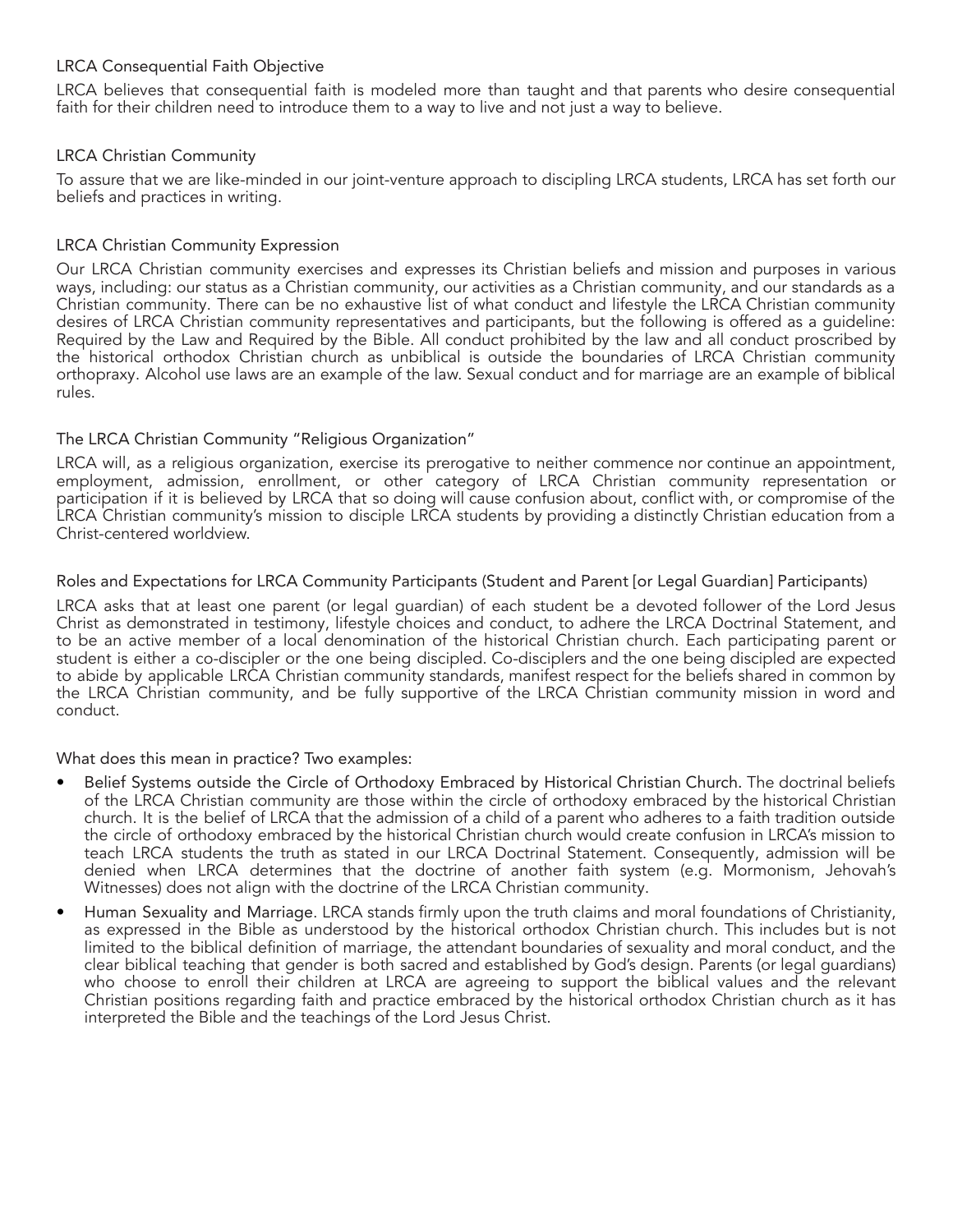#### LRCA Mission Fit Recap

Selecting the distinct philosophy of discipleship espoused by LRCA is an important decision. We want parents to be able to make an informed choice. Thus, we are providing this summary explanation of our Christian Community Statement. Please know that we prayerfully consider admission, continued enrollment, and re-enrollment in light of our perception of mission alignment between parents and school as co-disciplers. We invite you to explore whether the mission of our school aligns with your mission for discipling your children. Our prayer is that you discover God's perfect will for your family as you pursue this most critical parental duty.

To view full version of the Christian Community Statement please go to page <sup>54</sup>

# CORE VALUES

In fact, our educational philosophy rests upon and is derived from our five institutional core values: Jesus Christ, Truth, Excellence, Love and Partnership. On these core values, we will build our future for "God is builder of everything." (Hebrews 3:4)

Jesus Christ, the incarnation and source of all truth, wisdom (the ability to discern between truth and untruth) and knowledge.

- John 1
- Colossians 2:3

Truth – "Thy Word is truth" (John 17)

- Proverbs 2:1-7
- 2 Timothy 3:15-16
- Psalm 25:5
- John 1:17, 8:32, 14:6, 16:3

Excellence – "Whatsoever is … excellent"

• Psalm 90:17

- Colossians 3:23-24
- Genesis 1:4
- Ephesians 5:1
- 1 Corinthians 12:31

Love – Without love, we are nothing (I Corinthians 13)

- 1 Corinthians 12:31
- Colossians 3:14

Partnership (with home and church)

- Proverbs 2:2
- Deuteronomy 6:4-8
- Proverbs 22:6

# EDUCATIONAL PHILOSOPHY

First and foremost, we are a school – a Christ-centered educational community in pursuit of truth, wisdom, and knowledge with a focus on preparation for higher education.

As a Christian school, we are an extension of Christ's church and the Christian home. Christian schools are stronger and wiser in partnership with the Christian home and local churches. At LRCA, we refer to this partnership as the golden triangle. It is the responsibility of the golden triangle to challenge students to maturity as Jesus, Himself, was challenged: "and Jesus grew in stature and wisdom and in favor with God and man." (Luke 2:52)

The agents of instruction are parents assisted by professional servant educators who know Christ intimately.

A strong education balances the artistic, athletic and academic pursuits to the glory of God and liberates all to serve others wholeheartedly.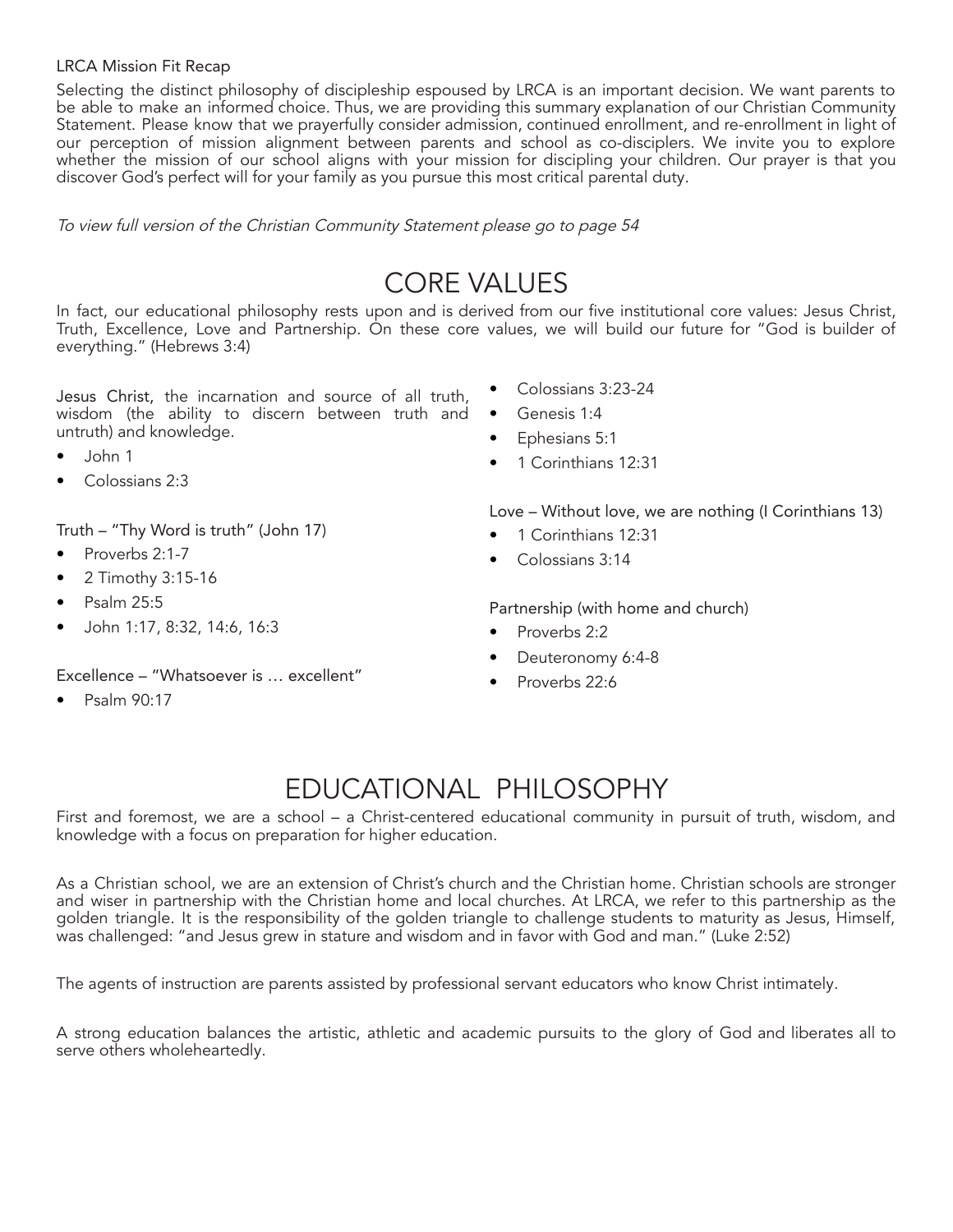The educational experience is void without the love of Christ demonstrated in authentic community

and service. Love always considers the best interest of the other.

Across our spectrum of learners, "differences are a gift." Not everyone learns in the same way, nor do all have the same ability. Accordingly, we aim to maximize challenge, maximize support and maximize potential of those we admit through selective admissions based on our mission and strategic goals and those students to whom we annually commit.

In terms of our philosophy of learning, we believe:

- Learning is a relentless, lifelong pursuit.
- Every student's potential can be maximized to the glory of God.
- Research informs our practice/methodologies.
- There is a core knowledge base that is essential to master in order to be fully educated. This content base should be incrementally acquired and meaningfully understood via effective teaching practices. Beyond the core, critical-thinking skills are an intentional overlay of our curriculum.
	- o Pedagogically, our educational leadership and teachers hold the following best practices in high regard and are guided by the respective research of Understanding by Design (curriculum design), Differentiated Instruction (informed best practice), The LRCA Excellence Project (standards of instruction), and Professional Learning Community (school as learning organization).
	- o In other words, well-designed curriculum (constructed with the end in mind), learner- centered instruction, proven, effective teaching methodologies, and an attitude of life-long learning add up to authentic learning and a well-educated child.
		- Our local learning algorithm is: "Understanding by Design" + "Differentiated Instruction" + "The Excellence Project" + "Professional Learning Community" = Learning.

LRCA is committed to excellence. Excellence in the classroom has four primary pillars:

- Organizing content knowledge for student learning (planning)
- Creating an environment for student learning
- Teaching for student learning
- Teacher professionalism

# BIBLICAL WORLDVIEW

Where does the integration of faith and learning come into play at LRCA? Inculcating a dynamic biblical worldview is a central aspiration and a core competency of LRCA. Through a planned process of developing an authentic biblical worldview, LRCA trains up the next generation of transformation agents as students of all ages encounter and engage the culture of 21st century America and an increasingly globalized world. Our worldview presuppositions are:

- "All truth is God's truth."
- Everything is theological.
- All truth relates to real life.
- The classroom is a laboratory for life.

As Christ-followers, we need not hide from culture. Perfect love casts out fear. Empowered by the Holy Spirit, we are free and trained to engage and influence the culture for Jesus Christ.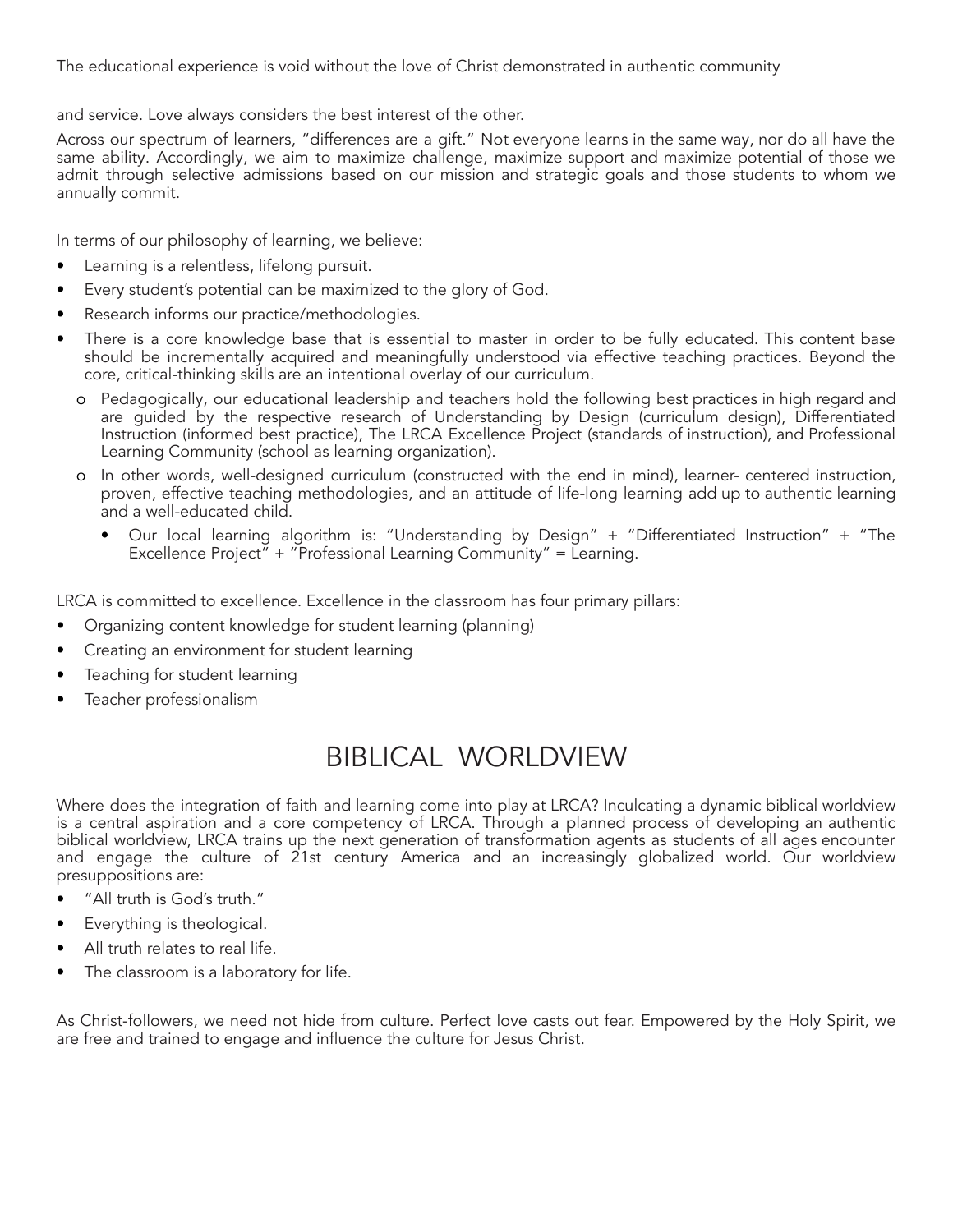# EDUCATIONAL OUTCOMES

To what end do we educate? From over 750 survey inputs, we generated a database of student outcome descriptors. Organized into nine categories, our stakeholders are looking for a LRCA graduate to:

- Love and follow Christ.
- Be equipped to thrive in a college of choice.
- Maintain an appetite for learning.
- Be able to engage a post-modern society.
- Be disciplined for the responsibilities of life.
- Think wisely.
- Be grounded in biblical truth.
- Serve others with gladness and love.
- Be prepared to pursue a God-directed vocation.

Every day, we are faced with the question of "How will we achieve our desired outcomes?" In macro terms, we can expect to achieve our global outcomes by loving to learn and learning to love under the spirit-filled tutelage of a living example, consistently pointing to truth and love as manifest in the person of Jesus Christ and the legacy of the Judeo-Christian Scriptures.

Our teachers are asked to be the embodiment of their curriculum, including biblical worldview. In parallel ways, we can expect to achieve academic outcomes by successfully following the curriculum map, always responsive to the feedback of effective assessment.

In conclusion, Christ-centered, biblically-grounded, free inquiry into culture and creation (2 Timothy 3:16) is a good thing and a mark of a healthy, secure school. It is a classical, liberal education in the truest sense of the phrase. To that end, we labor as bondservants of Jesus Christ.

# NON-DISCRIMINATORY POLICY

Little Rock Christian Academy admits students of any race, color, national and ethnic origin to all the rights, privileges, programs and activities generally accorded or made available to students at the school. It does not discriminate on the basis of race, color, national and ethnic origin in administration of educational policies, admissions policies, scholarship and loan programs, and athletic or other school administered programs.

# DOCTRINAL STATEMENT

- 1. We believe that the Bible, consisting of 66 books of the Old and New Testaments, verbally inspired, free from error in doctrine, fact and ethic, and inerrant in the original writings, is the Word of God and the only infallible and authoritative rule of faith and practice.
- 2. We believe in the Holy Trinity, one God eternally existent in three persons--Father, Son, and Holy Spirit--the same in substance, equal in power and glory.
- 3. We believe in the Deity of our Lord Jesus Christ, His virgin birth, His sinless life, His miracles, His vicarious and atoning death, His bodily resurrection, His ascension to the right hand of God the Father, and His personal and physical return in power and glory.
- 4. We believe that God created man in His own image but that through sin, man brought upon himself and his posterity not only physical death, but also spiritual death which is separation from God; that all human beings by physical birth possess a sinful nature.
- 5. We believe that the salvation of lost and sinful man is a free gift of God's grace apart from works, based solely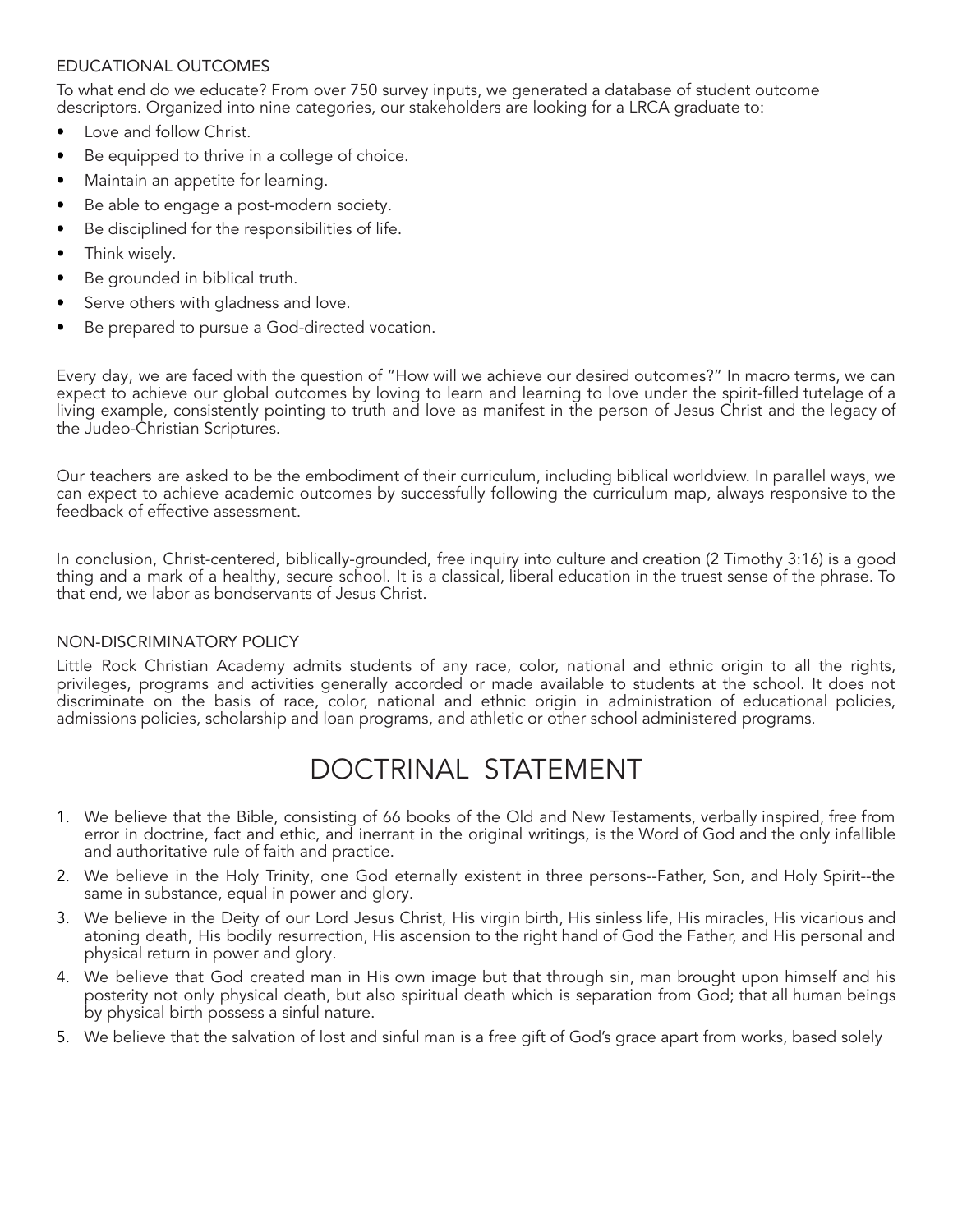upon Christ's vicarious and atoning death, effected by the regenerating work of the Holy Spirit, and received by trusting in Christ's finished work on the cross, and that this salvation is eternally secured to all believers.

- 6. We believe in the present ministry of the Holy Spirit, by Whose indwelling upon salvation the Christian is enabled to live a godly life; that it is incumbent upon every believer to walk worthy of his calling-to walk after the Spirit and not after the flesh.
- 7. We believe in the resurrection of the body of both the saved and the lost-they that are saved to the resurrection of life everlasting and they that are lost to the resurrection of eternal damnation.
- 8. We believe in the spiritual unity of believers in the Lord Jesus Christ.

# DOCTRINAL DIFFERENCES: (THREE-TIERED POLICY)

As a non-denominational, broadly evangelical Christian school, Little Rock Christian Academy contains within its walls a spectrum of doctrinal views and ecclesiastical practices that correspond to the diversity of the local Body of Christ. The school seeks a harmonious balance in its representation of such differences in the classroom, and it does so by reference to a three-tiered board policy:

First, all members of the Board of Trust and all employees of the schools subscribe annually to the Doctrinal Statement of LRCA. Since the Doctrinal Statement expresses the core essentials of the Christian faith, all instruction, student interaction and internal curricula operate within the theological boundary of the statement. Correspondingly, the Board of Trust, through the Head of School, ensures that essential doctrinal elements of the Christian faith not explicitly contained in the Doctrinal Statement are nonetheless protected in a manner consistent with the Board of Trust's determination of settled evangelical orthodoxy. It is the school's certain function to affirm unreservedly in the lives of its students the irreducible tenets of our biblical Christian faith.

Secondly, the school recognizes that – outside the essentials of evangelical orthodoxy – the Body of Christ incorporates a significant diversity of viewpoints on some doctrinal issues. Since LRCA does not take a formal position on issues of Christian doctrine outside the scope of its Doctrinal Statement, it is appropriate that the faculty instruct the student in the origins and implications of specific doctrinal differences, without maintaining or implying that any one denominational view represents a preferred position.

Thirdly, the school also recognizes that – perhaps even more broadly than doctrinal differences – the families of the local Christian community employ a broad variety of specific faith practices, many of which have grown from the distinctive subculture of the individual churches. The school and its employees do not offer opinions on the propriety of ecclesiastical practices, particularly where those opinions have the potential to divide and not unify the Body of Christ. It may occasionally be appropriate to link a particular practice to a specific doctrinal point, but that representation ought never to become an expression of preference or a critique of one Christian practice relative to another.

In all, the school seeks, first, to minister to families and their churches by affirming and deepening a student's faith in our essential and commonly-held Christian doctrines, and secondly, to illumine the student's understanding of doctrinal and ecclesiastical differences in a manner that affirms the unity of the Body of Christ.

# AUTHORITY STRUCTURE

Little Rock Christian Academy is a 501(c)3 not-for-profit organization with a self-perpetuating board structure. In accordance with the school charter, the Board of Trust is the final authority for the school and elects successor trustees from among parents and others who evidence spiritual maturity and committed support for the school and its mission.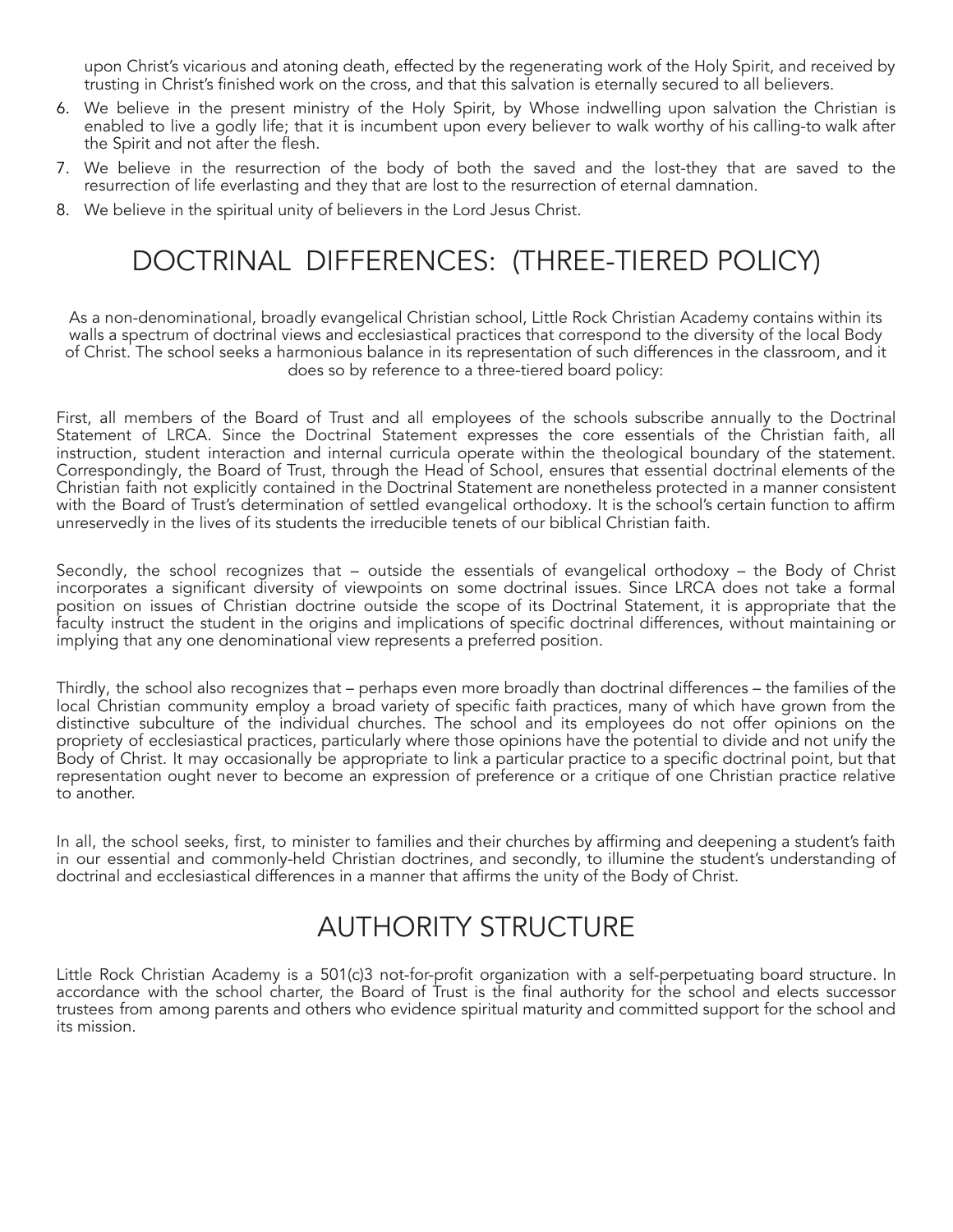The Board delegates to the Head of School and other administrative staff, authority and responsibility for operation of the school, while maintaining policy oversight and final authority for directional leadership. Trustees stay informed and active in school matters but exercise their authority in most cases through administrative implementation of policy determined by the Board of Trust.

While authority of the Board rests corporately in its policy decisions, rather than in any single member, each Trustee is involved and interested in school affairs. In this role, each Trustee works to maintain awareness and communication with a cross section of the school community.

If parents have questions or concerns with school personnel or with actions at particular levels of school operation, these should be addressed in accordance with Matthew 18 procedures detailed in the discipline section of this handbook. A question or concern may end up involving the Head of School or the Board of Trust if other involved individuals have been addressed and resolution has not been reached. Contact can certainly be made directly with the Head of School or the Chairman of the Board of Trust for questions or concerns about overall school direction.

In practical terms, parents should bring most questions to the teacher, coach or other school staff members directly involved and seek clarity, resolution, and strong relationship. If questions remain, the principal at that division level would normally be the next person to contact. We gratefully experience fruitful resolution of most questions in this way.

# ACADEMIC INFORMATION

#### ACADEMIC SERVICE LIMITS

Little Rock Christian Academy offers a college preparatory education designed to prepare future leaders who are college bound with a Christian worldview and strong academic foundation for college success. We are able to make reasonable accommodations for those with mild learning differences within the scope and boundaries of current available resources.

Teachers are asked to teach to diverse learning styles and accommodate a range of ability levels. They are also willing to meet with students by appointment to provide additional assistance when needed. They receive professional development each school year relevant to the needs of their students. LRCA is not responsible for hiring additional personnel or to require existing personnel to perform duties beyond the scope and training of their position.

It is the responsibility of the parent to inform in writing all teachers and administrators of any handicapping conditions their child is experiencing that require modifications and accommodations prior to the beginning of each school year in order to be ready for the student on the 1<sup>st</sup> day of school.

If, with reasonable modification and accommodation, a student remains more than two levels below grade level in two academic areas and exhibits consistently failing grades in two or more subject areas, the parent will be responsible for finding appropriate placement for the student other than Little Rock Christian Academy. Referrals on additional resources are available upon request through the principal's or learner service's office.

# COMMUNICATION OF STUDENT PROGRESS

We believe learning encompasses much more than what is taught in the classroom, and that a coordinated effort between the home and school is the key to success. Therefore, communication with parents is a major priority at Little Rock Christian Academy. Teachers are charged with the responsibility of keeping parents informed of student progress. Parents are responsible to give support to the teaching-learning process, and to contact the teacher when questions or problems arise. Although the following methods have been instituted as means with which to keep lines of communication open, communication between the home and school is not restricted to these methods.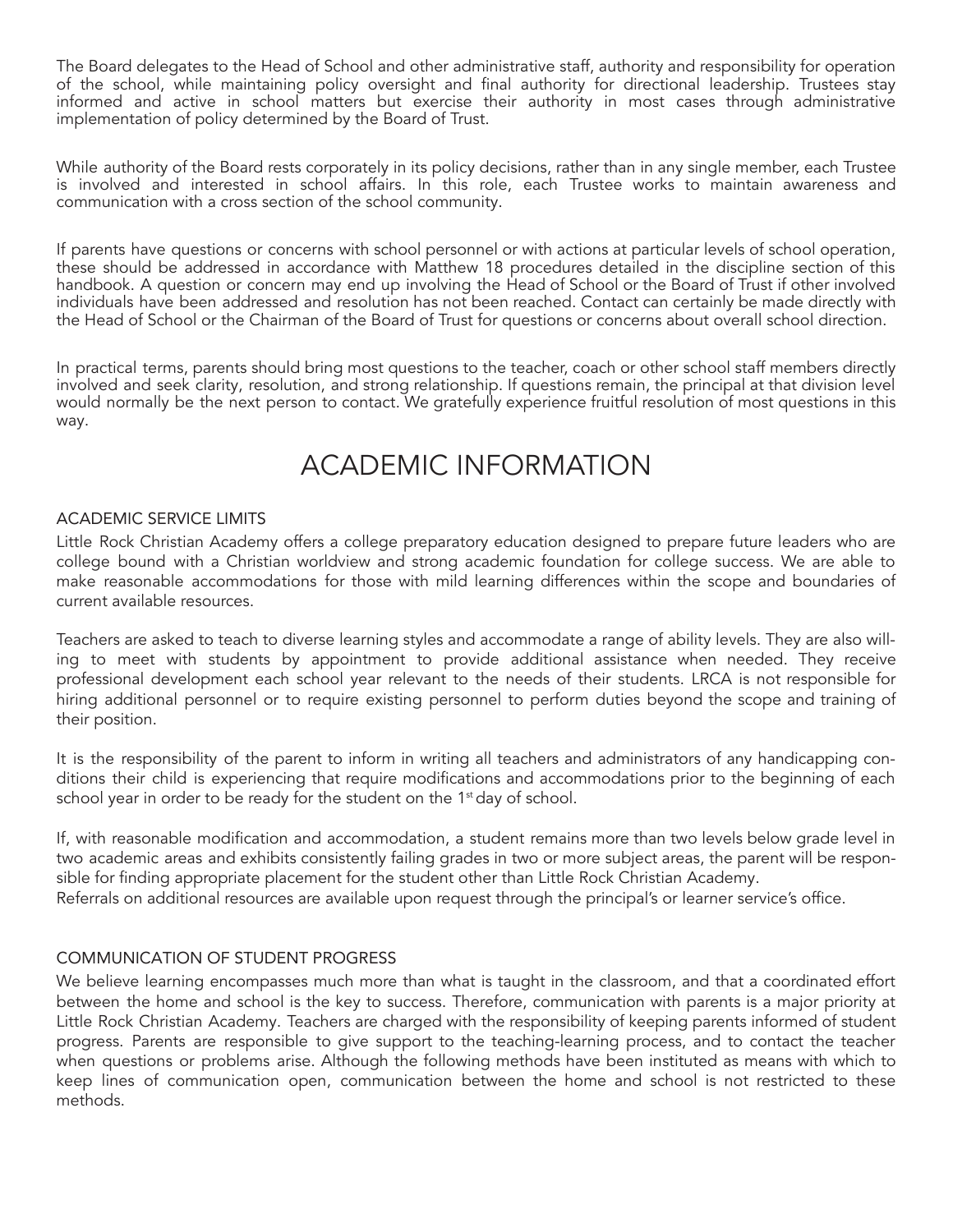Constructive parent feedback is always welcome.

D Student Planners: Students in 5<sup>th</sup> and 6<sup>th</sup> grade are required to maintain a student planner. These will provide parents and teachers a systematic method of daily communication. Parents are to check them daily for notes from the teachers.

- D Parent/Teacher Conferences: These are scheduled early in the year to give opportunity for evaluation of student progress and to establish a good working relationship between teacher and parent (see the school calendar for specific dates). Additional conferences may be scheduled at the request of the parent or the teacher.
- D School Webpage and RenWeb (Parents Web): General information can be found on the school's website [www.](http://www/) littlerockchristian.com. Specific information about a class assignments and grades can be found on RENWEB Parent Portal which is accessible through the LRCA website parent tab.
- D Communications by E-Mail: Much of the information about the school year is communicated to parents by e-mail. Please make sure that your e-mail addresses are accurate. Contact the Registrar with any changes or inform them if you cannot receive information through e-mail.
- D Meeting with Teacher: Often a face-to-face meeting helps resolve questions and concerns better than an email discussion. While email is useful, a meeting is preferred to resolve concerns or communicate essential information.

# GRADING SCALE

| Academic                |    |                          |     |    |              |                          |    | Conduct:              |
|-------------------------|----|--------------------------|-----|----|--------------|--------------------------|----|-----------------------|
| $A+$                    | 97 | $\overline{\phantom{a}}$ | 100 | C  | 73           |                          | 76 |                       |
| $\overline{\mathsf{A}}$ | 93 | $\overline{\phantom{0}}$ | 96  | С- | 70           |                          | 72 | S - Satisfactory      |
| $A-$                    | 90 |                          | 92  | D+ | 67           |                          | 69 | N - Needs Improvement |
| $B+$                    | 87 | $\overline{\phantom{0}}$ | 89  | D  | 63           | $\overline{\phantom{0}}$ | 66 | U - Unacceptable      |
| B                       | 83 |                          | 86  | D- | 60           |                          | 62 |                       |
| $B -$                   | 80 | -                        | 82  | F  | 59 and lower |                          |    |                       |
| $C+$                    | 77 |                          | 79  |    |              |                          |    |                       |

Grades 5-6

(Percentage grades will be rounded up or down to determine letter grades)

Incomplete = "I" The grade of "Incomplete" is given for work not completed before grades are issued. This work must be made up within two weeks of the time grades are issued. Work not made up within this "grace" period automatically becomes a "zero." "Incomplete" grades will be replaced with the appropriate grades after the two week "grace" period has expired. An exception to this may be granted for an extended illness.

#### HOMEWORK

Quantity of homework will vary depending on the course, the time of the grading period, and the student's abilities and goals. If a student seems to spend an excessive amount of time on homework, investigate these possibilities first: student procrastination with long-range assignments (e.g. projects, notebooks, book reports, etc.), improper use of study time at school, or inefficient study habits at home. If none of these seem to apply and the homework amount is frequently excessive, then please consult with the teacher.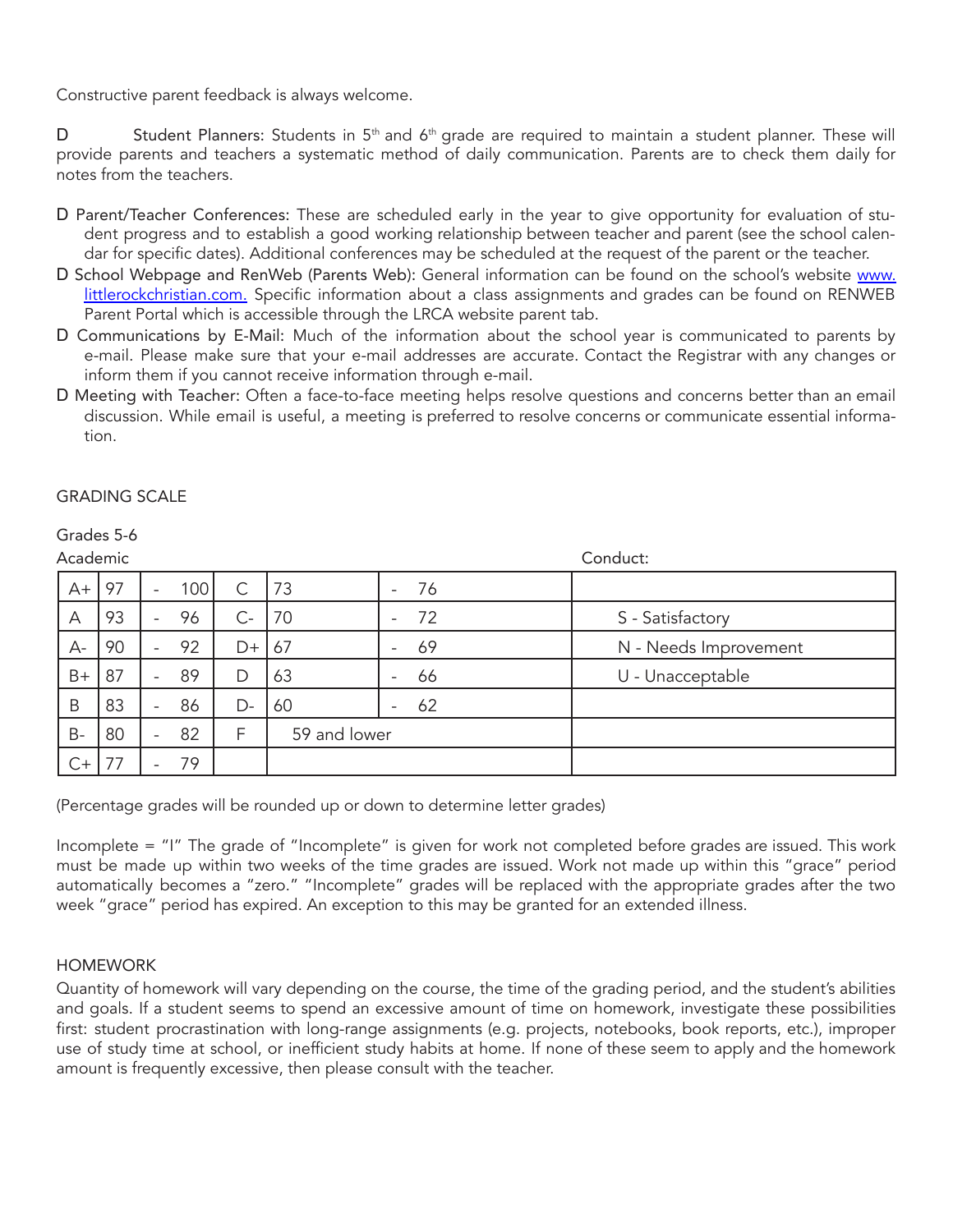The average student should complete the assigned work within the following time frames, depending on the student's ability, work habits, class difficulty, and student goals. Typically, homework assignments will be approximately ten minutes per grade level. (i.e. 60 minutes for 6<sup>th</sup> grade)

Both home and school have responsibilities with respect to homework. We want to encourage family time and church participation. We also encourage parents to plan homework slots (of grade level appropriate length) into regular afternoon or evening schedules.

#### PROMOTION/RETENTION

A goal of our school is to minimize the need for retention. Strong effort in developmental screening, while not infallible, is intended to be a part of this effort. Early communication between the home and school combined with vigorous intervention efforts will always be made to reduce the potential for retention. Mastering foundational concepts in math and language arts is critical to a student's future academic success. At semester, a student with a 65% average in the areas of both math and language arts will be placed on academic probation. Academic probation will include closer accountability toward student achievement. Students will be assigned a mentor to help ensure progress and individualized plans may be written. Parents will be notified if a student is placed on academic probation by the middle school assistant principal. If it is determined that a 5th grade student is not likely to experience success in the next grade level, retention may be required. This decision will be made with input from the teacher(s), parent(s), and administration by evaluating the child's academic performance, work habits, and achievement test scores. Students in 6th grade must maintain a 65% in both math and language arts. Not maintaining a passing average in both math and language arts will result in retention of 6th grade. Foundations for these areas are a must for students to find success in upper school.

#### RENWEB

RenWeb's Parents Web is a private and secure website that allows you to see information specific to your child. You can view information such as: attendance, daily grades, and report cards.

It is the responsibility of each student's parents to update contact information and student medical information as soon as there is a change. Correct information will assure that important mailings from the school will be delivered promptly and correctly, emails received as intended, and that school officials have access to current information, should an emergency arise.

Lesson plans are subject to change; good teachers adjust plans daily according to student learning. Lesson plans and assignments on RenWeb help parents see the general flow of class, but students still need to be responsible to write down specific assignments as given in class.

To log on to RenWeb for the first time, find the RenWeb page by clicking on the "Parent" section of the LRCA homepage. Click the First-time Users tab and enter an email address that is on file with the school. A password will be emailed to that address which will allow you to log on under the Parent tab.

#### REPORT CARDS

Student grades are available for viewing on RenWeb. Parents are encouraged to view these grades on a regular basis and stay apprised of their child's progress in each subject area.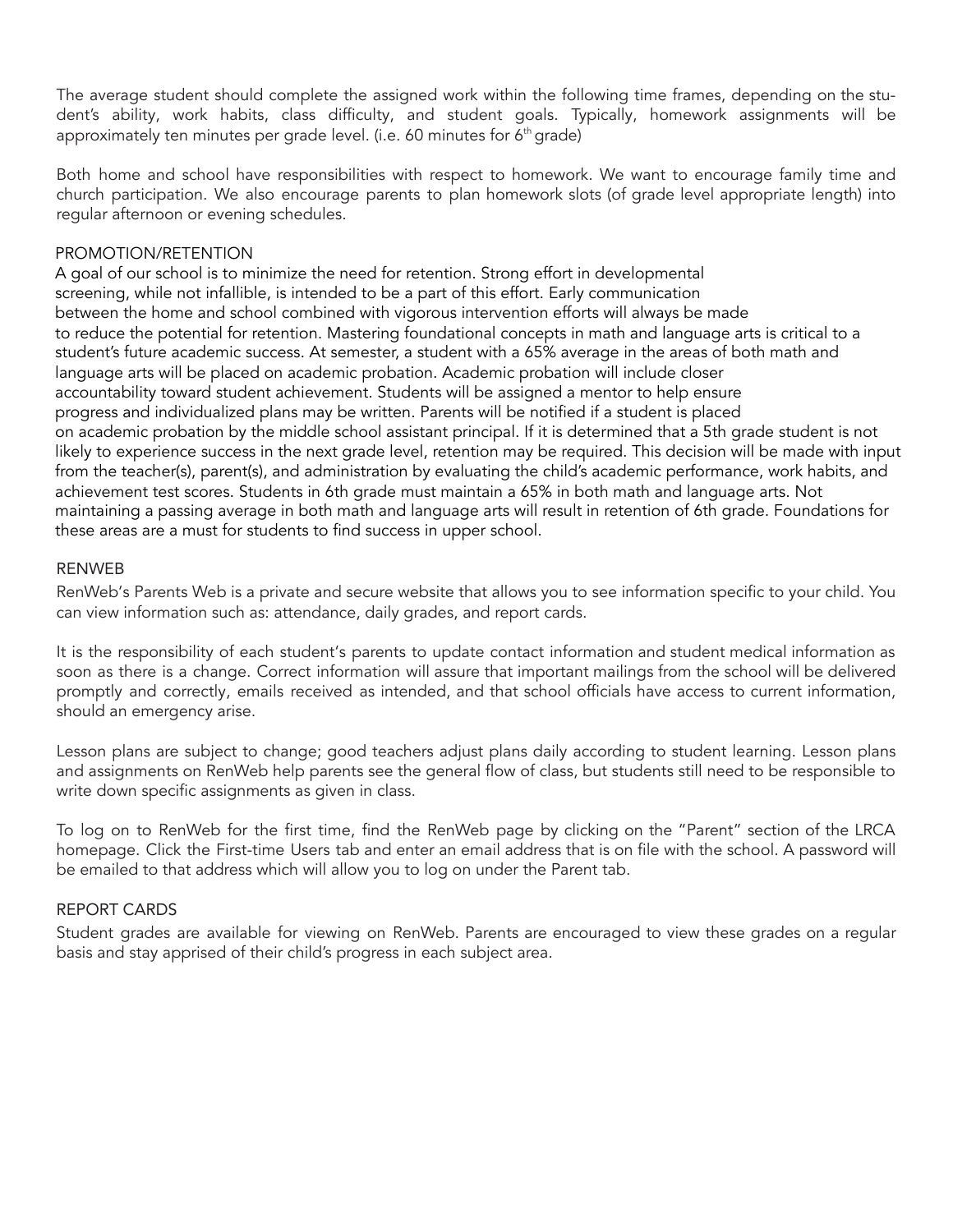#### SERVICE LEARNING PROJECT

Serving others is a way of life at LRCA and allows students to live out the good news of Jesus. "Service Learning" is defined as an educational method by which students learn and develop through active participation in service that is conducted in and meets the needs of a community. Service learning helps students develop their gifts and passions for the building of the body of Christ and the community (Galatians 6:10). It models the example of Christ, one of servant-leadership.

# STANDARDIZED TESTING

Middle School students annually take the Iowa Basic Skills standardized tests. A student's performance on the test is an important indicator of the student's academic progress. In order to allow the student to perform to the best of his or her abilities during the achievement test, please consider the following:

- Limit the number of after school activities
- Provide a healthy breakfast
- Require bedtimes that allow the student to be rested in the morning
- Provide needed materials: # 2 pencils, calculators, and rulers
- Please do not plan on being away from school at this time

#### SUMMER PROGRAMS

LRCA offers a variety of summer school courses and camps. There are academic and extracurricular options for students in grades K4 through grade 6. Summer offerings will be published and made available in the early spring of each year. Availability will be contingent on enrollment.

# **ATTENDANCE**

#### ABSENCES

Attendance is an educational issue. Daily school attendance is necessary and expected. Time missed from class can never be fully made up, and it is to the student's advantage to be in class every day. All absences (including physician appointments, illness, college visits, and volunteer work) count towards the total number of allowed absences. School‐sponsored activities will not count against the student's total absences.

Some middle school classes follow the A/B block schedule of JH and HS. Students who miss more than six days in a block schedule class during the semester may not receive credit for that class. For classes that meet every day, students who miss more than ten days in a semester may not receive credit for that class.

We recognize that an extenuating circumstance may occur. A student whose attendance has otherwise been regular may ask to extend the maximum number of absent days by submitting a brief letter appealing for credit. Include in this letter the reasons for the absences and an explanation of any extenuating circumstances. You can e-mail the letter directly to the Assistant Principal, LeAnn Murry. Appeals will be reviewed by the Ed Team by appointment only. Even with accepted extenuating circumstances, there will be times when a student is not able to receive credit due to the nature of the class and work missed.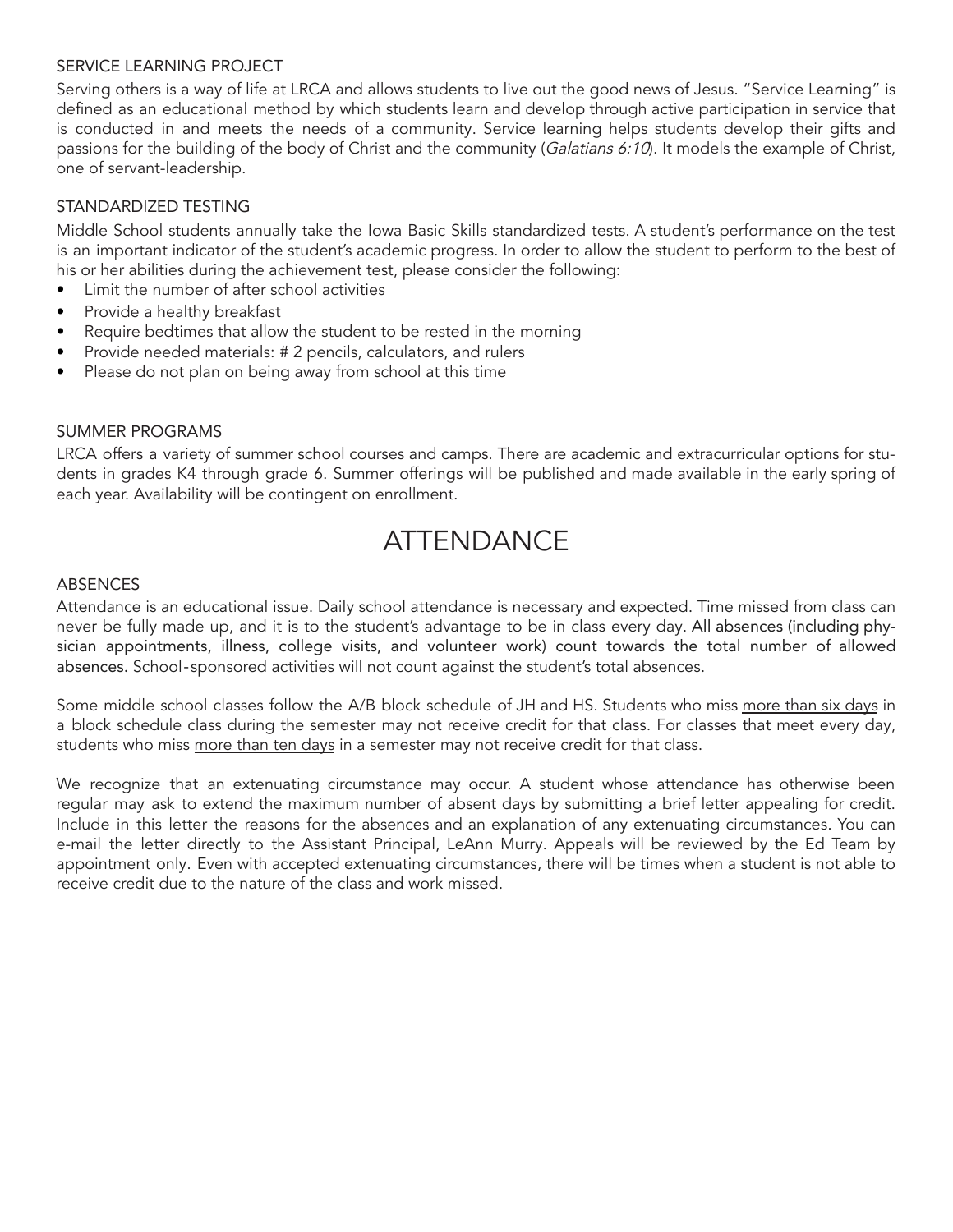# CHECK-IN & CHECK-OUT PROCEDURES

Any student arriving late to school must first check-in through the school office. Middle school students are considered tardy if they check-in after 8:15 a.m. Excessive absences or tardies may endanger your child's enrollment for the current or following year.

Prior arrangements must be made through the school office for students who are leaving during the school day. Either a phone call to the office or a note from home to the secretary is required. The parent(s) should come to the office to sign for the child, and the office will then send for the child. Unplanned "check-outs" should only be for emergencies because they disrupt classroom learning.

# EXCUSED/UNEXCUSED ABSENCES

The distinction between excused and unexcused absences relates only to making up work. Absences, except school-supervised activities, must be excused to make up work. All absences count toward the maximum of 10 per class each semester. LRCA gives parents freedom to make good choices for their children in excusing an absence to make up work. While we respect a parent's decision, normal and appropriate reasons for having an absence excused to make up work include:

- Medical or dental appointments
- Temporary or extended illness
- Injury
- Family emergency

Students in suspension, "skipping" class, removed from class for behavior, and other similar reasons will not normal- ly be allowed to make up work; any exceptions will be determined by the administration according to the individual situation.

#### MAKE-UP WORK

In middle school, it is the responsibility of the student to make arrangements for missed school work due to an absence. If it is a planned absence, the student should make arrangements with the teacher prior to the day of the student's absence. Students have roughly the time equal to the absence times two to complete make-up work. For example, if a student misses one day, he has two additional school days to make up work. Work that builds, such as math, should be done more quickly. If it is not completed within the designated time, the student will normally be given a zero. Some work, such as class participation, cannot be made up and may affect grades to a degree. Other types of work, like quizzes or labs, also may not lend themselves to make-up work. Daily assignments may be picked up in the school office at the end of the school day if the parent has called in advance to request them.

#### REPORTING AN ABSENCE

Our primary concern is the safety and best interest of the student. In the event that a student needs to be absent, parents must call or email the school office between 7:45 a.m. and 8:30 a.m. to notify the school. Please consult with your child's teacher regarding make-up work.

Because of the nature of extra‐curricular activities and the extra absences which naturally occur, students must main- tain a good attendance record in order to participate in extra‐curricular activities. To participate in an extracurricular activity, a student must attend over half of the school day.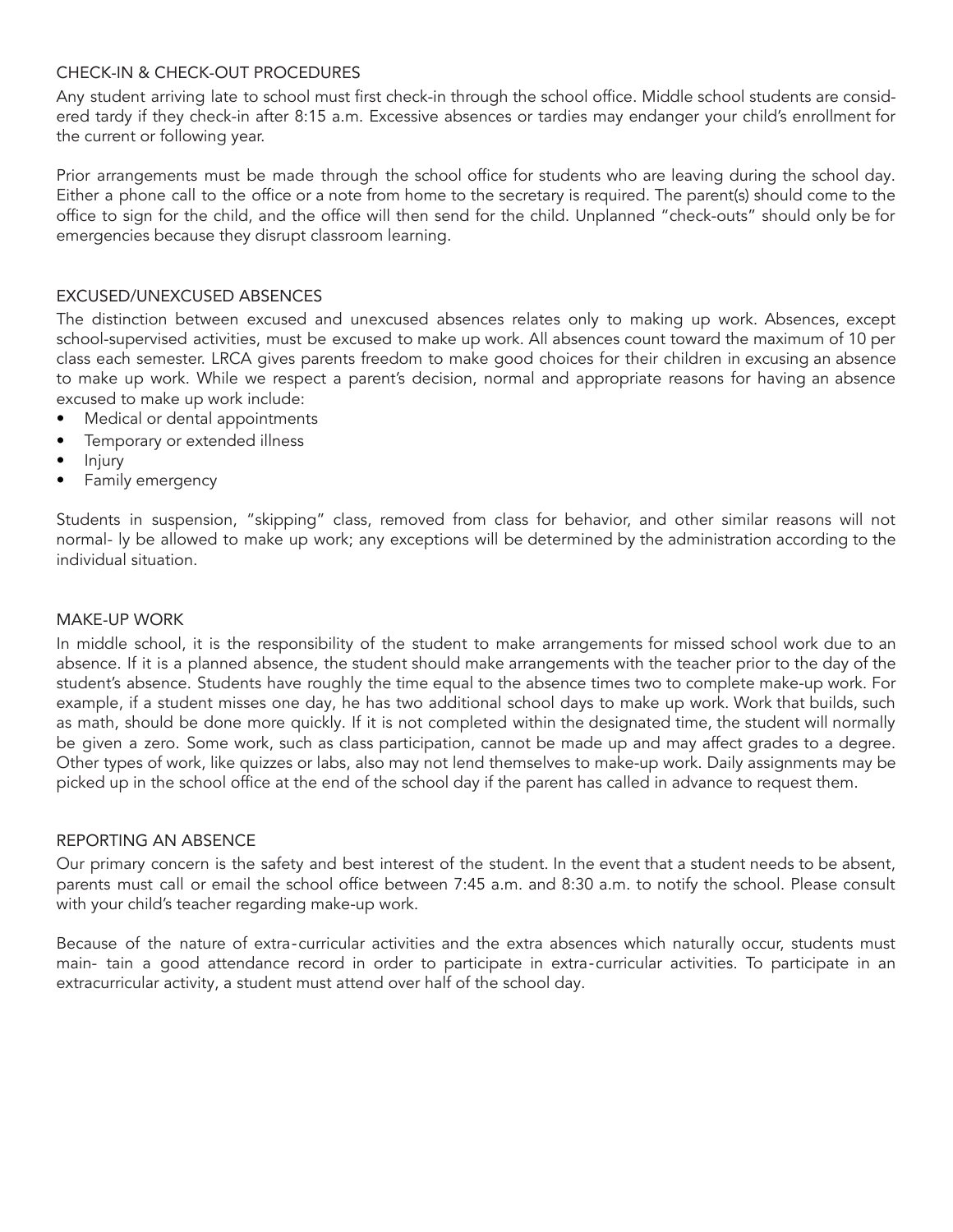#### STUDENT WITHDRAWAL

Parents considering withdrawing a student from school should contact the business office to pick up a withdrawal form. Textbooks and library books must be returned and any outstanding payments and fines must be paid. A final bill or refund will then be prepared.

# **TARDINESS**

Tardies will be reported and kept in the student's attendance record. School administration will contact parents if tardies become excessive. Excessive tardies could jeopardize current or future enrollment in school.

# DISCIPLINE AND STUDENT CONDUCT

# BIBLICAL DISCIPLINE

- 1. The Biblical use of the term, discipline, derives its meaning from the word *disciple*, which means to teach/train a person over an extended period of time. The discipline of young people is a process which utilizes the various circumstances of life to guide the individual into making right choices that are in agreement with the teaching of Scripture and honoring to God (Proverbs 22:6).
- 2. God's laws and His discipline are positive gifts of love that enable people to make right choices; to be happy and successful (Joshua 1:8). Discipline leads to right living (Hebrews 12:11), which in turn provides the only true basis for happiness (Matthew 5:1-16).
- 3. Obedience to parents and those in authority is a fundamental precept for children to follow as they come to recognize the responsibility and role they play in the school community as well as the community at large (Deuteronomy 6:7; Ephesians 6:1-3; Hebrews 13:17).
- 4. The underlying attitude of teachers and parents must be a caring concern for the child. Christ is the best example of love in action when it comes to discipline (Hebrews 12:5-6). From a practical standpoint, it has been proven that young people learn best when their trust and affection make them want to please the person representing authority.
- 5. The end goal of all discipline should be for students to become self-disciplined individuals. As students mature, the outward, teacher-imposed discipline should become inward, self-imposed discipline (Hebrews 12:11)

# DISCIPLINE OBJECTIVES

- 1. To develop and maintain the optimum environment for learning.
- 2. To encourage behavior that is acceptable and venerable.
- 3. To correct behavior that is disruptive to the learning environment.
- 4. To train students in behavior patterns that will be helpful to them individually and to the school community in achieving and supporting the commonly held goals of spiritual, intellectual, physical, and social development.
- 5. To address conduct, *in school or outside the school*, that adversely affects the mission of Little Rock Christian Academy. This discipline policy applies to students while they are on campus, on school operated/rented vehicles or at recognized school functions. While behavior at other times or places is an individual and parental responsibility (and not the school's), behavior that impairs the testimony of the school cannot be ignored. It is at the discretion of the Head of School (or disciplinary committee) in communication with the parents, to determine if disciplinary measures will be taken as a result of off-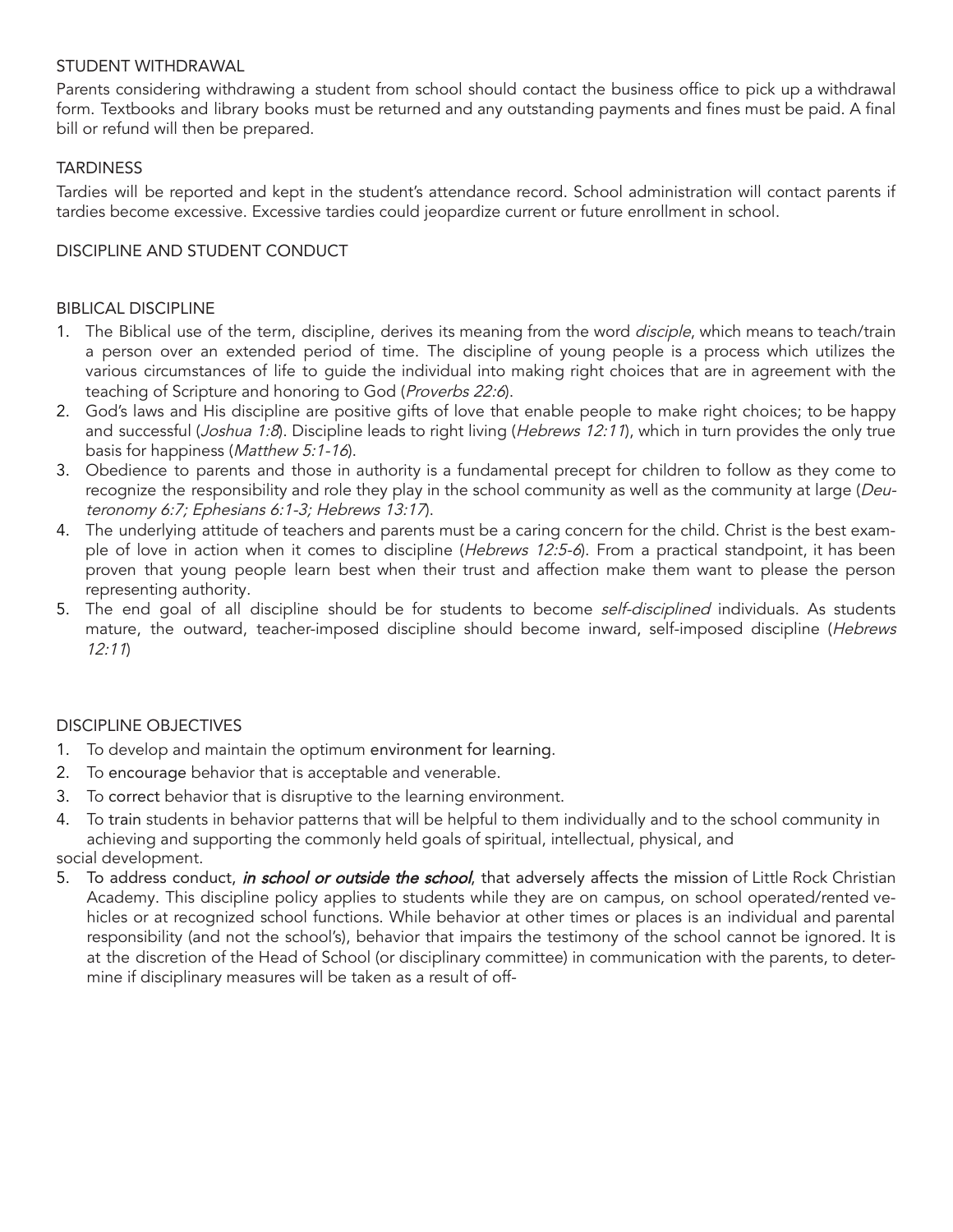campus, unofficial events that involve LRCA students engaging in an illegal activity, or in which the reputation of the school is put at risk.

# DISCIPLINE PROCEDURES

- 6. Because of their position and daily contact with the students, teachers assume the majority of the day-to- day re- sponsibility for maintaining discipline at school. Teachers organize and administer their own classrooms, the halls, and playgrounds so that an orderly, safe, and positive environment exists in which learning may take place.
- 7. Each teacher will have classroom rules in addition to the school's general rules. Basic rules involve respect of people, things, authority, and learning.
- 8. Problems that for whatever reason are not able to be resolved in the classroom are referred to the appropriate ad- ministrator. Administration (as approved by the Head of School) may impose discipline for any reason that is rationally related to the accomplishment of a legitimate school objective. Disciplinary decisions are imposed in a manner that is uniformly applied to all students, similarly situated. In other words, there is a rational basis for differences in the discipline of different students.
- 9. Before a disciplinary decision that removes a child from a class or student activity becomes final, the parent will be notified.

# CAUSES FOR DISCIPLINE

It is not possible to list all reasons for using discipline; however, examples of unacceptable behavior include (without limitation):

- D Misrepresentation or dishonesty
- D Disrespect to a teacher or other school official
- D Cheating, plagiarism
- o Honor is important in the life of a student, as students truly stand for right as opposed to wrong. Any form of cheating is serious.
- o When a student submits the work of others as his/her own, then deception has occurred, violating the development of honesty and truthfulness.
- o Consequences for cheating or plagiarism will range from a zero on a test, quiz, paper or project to possible suspension from school. Multiple offenses will carry progressively more serious consequences.
- D Stealing
- D Swearing, using obscenities
- D Skipping class or school
- D Leaving campus without permission
- D Defiance -- open, bold disobedience of authority
- D Rebellious conduct passive or aggressive
- D Insubordination, including the failure or refusal to follow the legal order given a student by a teacher or school administrator
- D Negligent, reckless, knowing or intentional abuse or destruction of school property
- D Any conduct, acts or omission by the student that interferes with or impairs a student's ability
- to properly and effectively function as a school student
- D Excessive absences or tardies
- D Being out of dress code
- D Disturbing, disrupting class

# SEVERE OFFENSES

Severe breaches of conduct such as the ones listed below will normally result in more severe discipline action ranging from suspension to expulsion. Students will be held accountable for these offenses and subsequent reprisals whether in elementary, middle or high school divisions.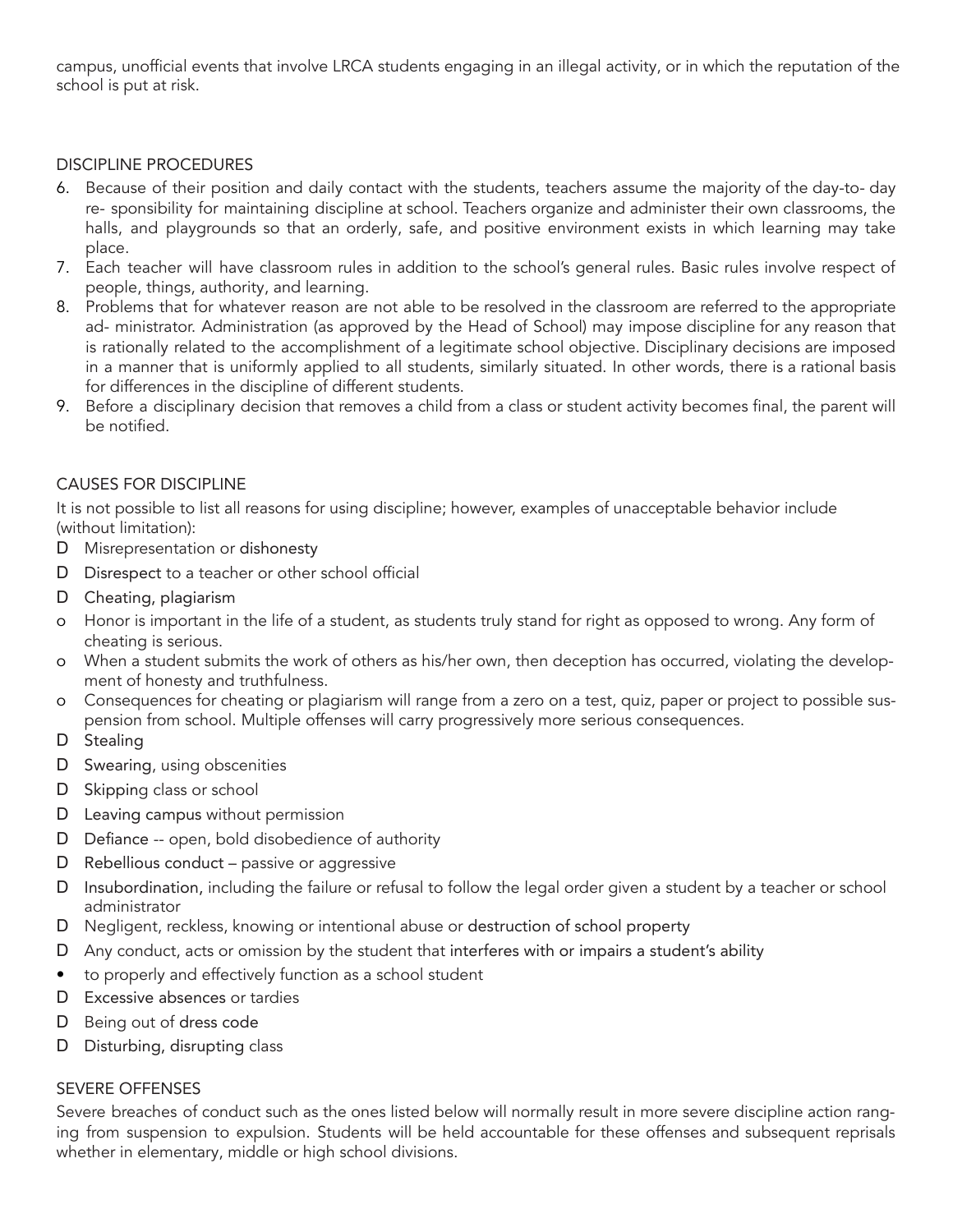#### ASSAULT AND BATTERY

A student shall not cause or attempt physical or emotional assault (causing fear of harm) or battery (offensive or harmful touching) to a school employee, a fellow student or any other individual.

D Alluding to Assault – Any comments or communication which can be taken as threats of any form of assault or battery will bring severe consequences.

# BULLYING

Our Philosophy:

Jesus tells us that the greatest commandments are to love God and love others (Matthew 22:36-40, Mark 12:29- 31, Luke 10:25-28). Jesus also reminds us that people will know we are his disciples by our love for one another (John 13:34-35). Therefore, we desire for all of our students to love one another, with Christ as our greatest example. At Little Rock Christian Academy, we believe bullying is defined by repeated, aggressive behavior that targets an individual with the intent to hurt or gain power over that individual. When students exhibit this type of behavior, we pledge to partner with our families to resolve conflict and prepare a way for lasting growth of character. The ultimate goal of our policies and sanctions are to achieve repentance and reconcilia- tion between all individuals involved.

#### Defining Types of Bullying:

#### Definition of terms

"Bullying" means the intentional harassment, intimidation, humiliation, ridicule, defamation, or threat or incitement of violence by a student against another student or school employee by a written, verbal, electronic, or physical act that causes or creates a clear and present danger of (a) physical harm to a student or school

employee or damage to the student's or school employee's property; (b) substantial interference with a student's education or with a school employee's role in education; (c) a hostile educational environment for one or more students or school employees due to the severity, persistence or pervasiveness of the act; or (d) substantial disruption of the orderly operation of the school or educational environment. (Arkansas code 6-18-514)

"Electronic Act" means without limitation a communication or image transmitted by means of an electronic device, including without limitation a telephone, wireless phone or other wireless communication device, or computer.

"Harassment" means a pattern of unwelcome verbal or physical conduct relating to another person's constitutionally or statutorily protected status that causes, or reasonably should be expected to cause, substantial interference with the other's performance in the school environment.

"Substantial disruption" means without limitation that any one or more of the following occur as a result of bullying:

- D Necessary cessation of instruction or educational activities;
- D Inability of students or educational staff to focus on learning or function as an educational unit because of a hostile environment;
- D Exhibition of other behaviors by students or educational staff that substantially interfere with the learning environment; or
- D An electronic act that results in the cessation or interference of the orderly operation of the school environment.

Examples of "bullying" may include but are not limited to a pattern of behavior involving one or more of the following:

- D Sarcastic "compliments" about another student's personal appearance;
- D Pointed questions intended to embarrass or humiliate;
- D Mocking, taunting or belittling;
- D Non-verbal threats and/or intimidation such as "fronting" or "chesting" a person;
- D Demeaning humor relating to a student's race, gender, ethnicity or personal characteristics;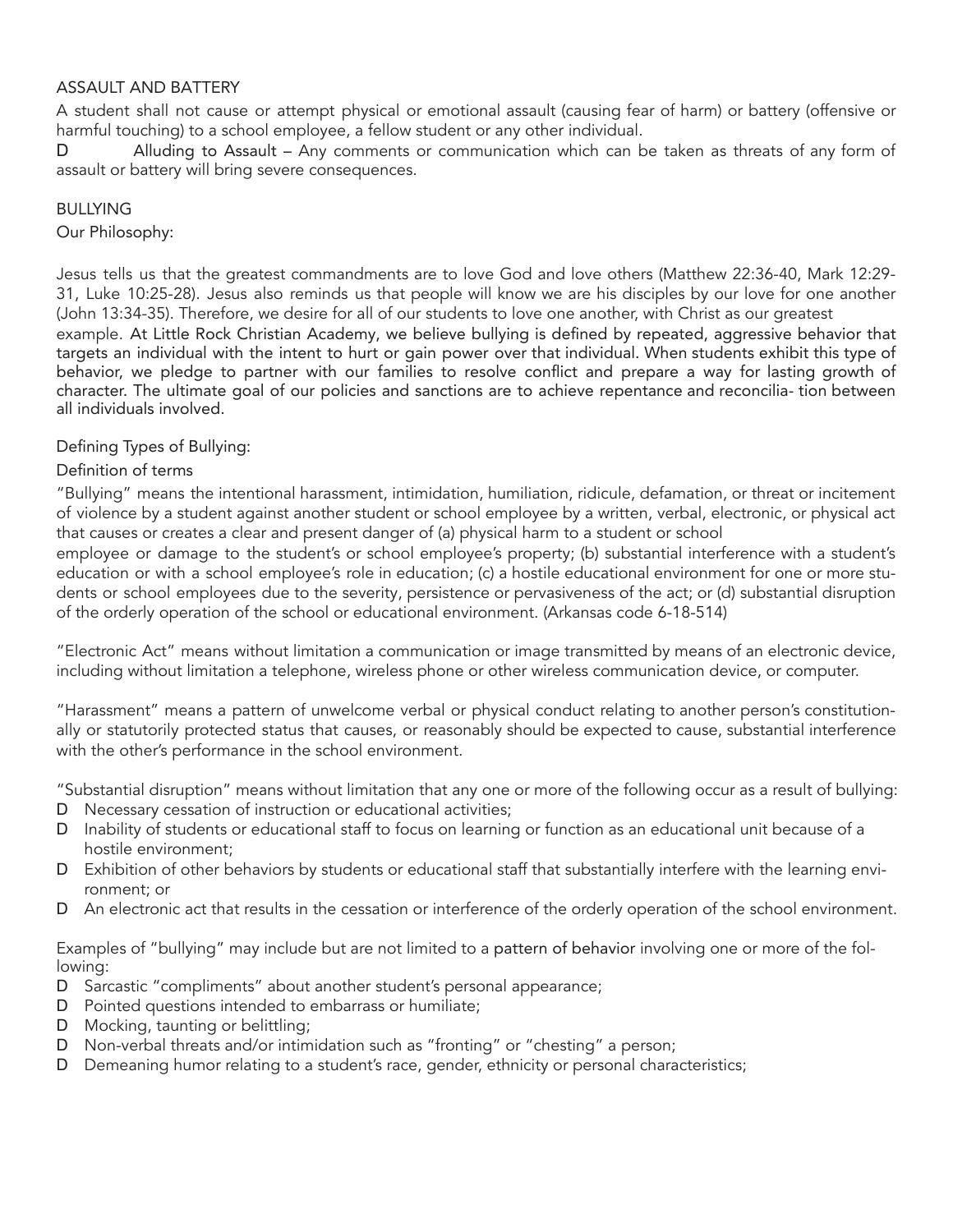- D Blackmail, extortion, demands for protection money or other involuntary donations or loans;
- D Blocking access to school property or facilities;
- D Deliberate physical contact or injury to person or property;
- D Stealing or hiding books or belongings; and/or
- D Threats of harm to student(s), possessions, or others.

Students who engage in bullying while (a) at school, on school property, on school trips, in school vehicles, at any school function, in connection to or with any school sponsored activity or event, or while en route to or from school, or (b) by an electronic act that results in the substantial disruption of the orderly operation of the school or educational environment are subject to disciplinary action, with the potentiality of suspension or expulsion.

#### Reporting an Incident:

School employees who witness bullying or have reliable information that a pupil has been the victim of bullying, as defined in this policy and including a single action which if allowed to continue would constitute bullying, shall immediately report the incident to the building principal or designee. The person or persons who file a complaint will not be subject to retaliation or reprisal in any form.

Students or parents who witness bullying or have reliable information that a pupil has been the victim of bullying, as defined in this policy and including a single action which if allowed to continue would constitute bullying, shall report the incident to the building principal or designee as soon as possible, and never later than twenty-four hours after the incident; while later reports are welcome, follow up and discipline are hampered by longer time periods. Any student who is a victim of bullying or who witnesses bullying or has reliable information about a bullying incident will be afforded as much care and protection as reasonably possible with severe consequences for a student or parent who retaliates to the student providing the information. Intentional false reports intended to harm will be treated as a major offense for discipline.

#### Process:

The building principal or designee will be responsible to follow up on reports to determine the need for disciplinary action, with the goal of using partnership to change behavior and encourage reconciliation. Leadership will inves- tigate claims of misbehavior, adjudicate, and determine appropriate sanctions as necessary.

#### CHILD ABUSE AND NEGLECT

In accord with AR state law and school policy, school staff is obligated under penalty of fine and jail term to report the reasonable suspicion of physical abuse, sexual abuse, or child neglect. In this very serious and legally narrow area, the school will not contact parents in advance of making a report to authorities, which would be the procedure followed in most other legal matters. The clear intent of the law, based on the seriousness of the crimes listed above, is to mandate that a report of reasonable suspicion of abuse be made. School staff will make such reports in the best interest of the affected child and do not, once reasonable suspicion is established, have any legal alternative except to make a report to the proper authorities for their investigation and review.

#### FIREARMS, WEAPONS, CONTRABAND

D A student should not possess, handle, or transmit any object which can be considered a weapon or dangerous instrument while on school property and at school-sponsored events. Examples of dangerous instruments include, but are not limited to, pocket knives, pellet guns, paint ball guns, etc. If something like a sword is needed for a historical exhibit, it must be checked in with administration.

D Alluding to Weapons - Any reference to having a weapon at school by any student will be interpreted as truth. Any comments which can be taken as threats will bring severe consequences.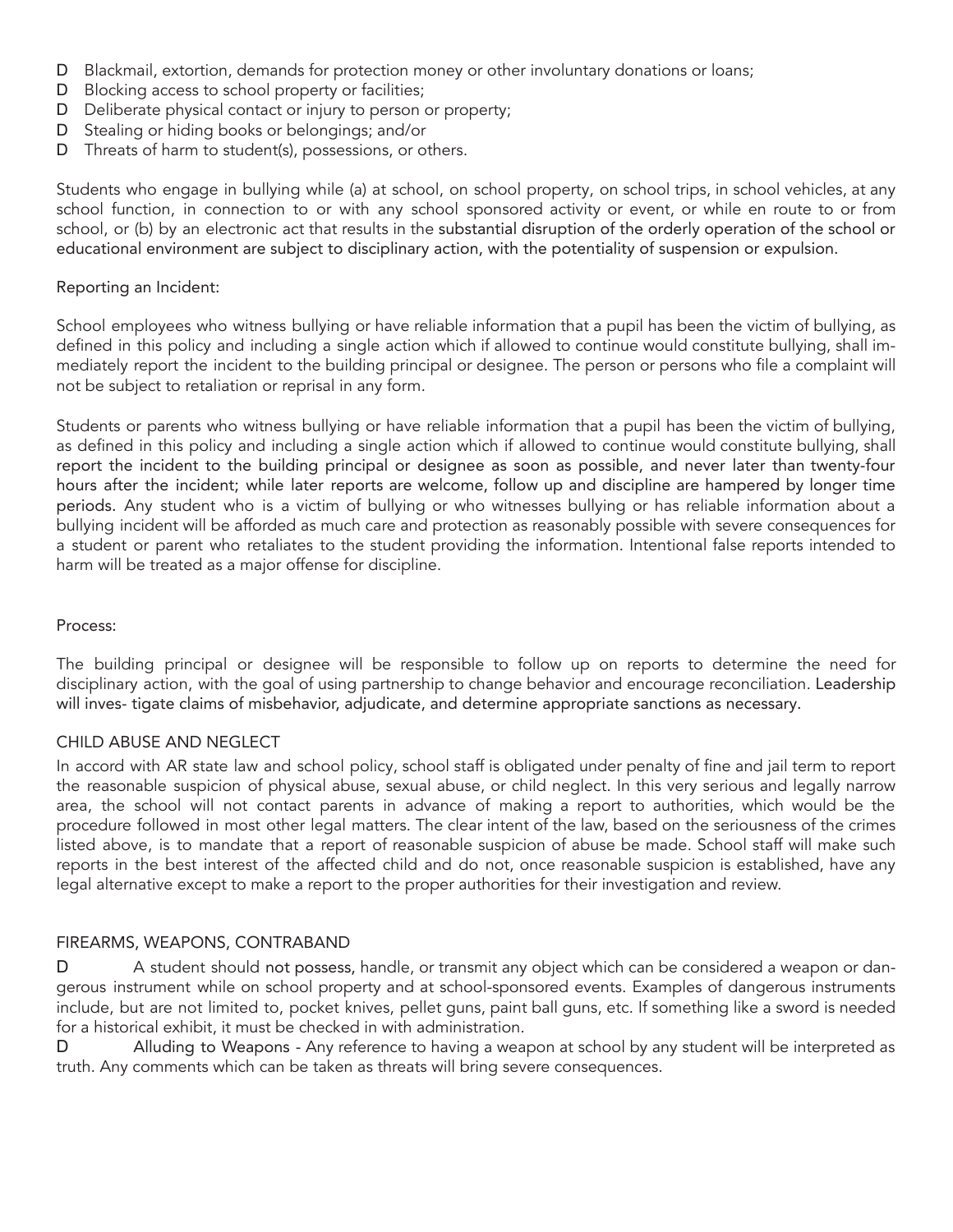D Contraband – Many items have no business on a school campus and some are expressly prohibited. Students should not bring significant sums of money to school. Absolutely no fireworks or skateboards are allowed at any time on school property.

# IMMORAL CONDUCT

(including but not limited to immoral sexual misconduct)

D Sexual Immorality - Students are expected to maintain the Biblical standards in relationships and physical intimacy including "avoiding the appearance of evil."

D Sexting - Sexting is the act of sending sexually explicit or suggestive messages, photos, audio, or images via a cell phone, computer, or other digital device. Students engaged in such activities are subject to state laws and school discipline. The school considers sending, sharing, possessing, or viewing photos, messages, audio, images, or e-mails that contain sexually explicit or suggestive content using school property, during school hours or in as- sociation with any school activity, or at any time where the subject matter involves any student or employee of the school, to be a violation of this policy. Any such violation may result in school discipline, up to and including expul- sion and/or the notification of local law enforcement. Students are required to immediately report any such activities to a teacher or a school administrator.

#### DRUG AND ALCOHOL POLICY

Little Rock Christian Academy is resolved to have a drug and alcohol free student body. Our reasons are simple: we know students who use substances are developing poor coping skills, we know it affects all areas of their lives, and we know what the development of these habits can lead them towards in the present and future. We want something better for our students! Little Rock Christian Academy works with families to support a drug and alcohol free culture through prevention education and disciplinary action, the goal of which is to identify students struggling under the influence of illegal substances and direct them to the support they need to recover.

D Alcohol – Drinking alcohol while under the age of 21 is illegal. The sale, giving away, or other disposition of intoxicating liquor to a minor is a crime. Public intoxication is against the law. It is illegal to consume any alcoholic beverage in any public place or on any highway or street. Possession or use of alcohol in any form is prohibited on school property or at any school event, trip, or function. Illegally using, buying, selling, possessing, storing, or dis- tributing alcohol, or assisting another to do so, will not be tolerated by LRCA on or off school grounds.

D Tobacco – Outside of school, a student is to follow the law regarding the use of tobacco, meaning you must be 18 to possess or use it (A.C.A. 5-27-227). All student use of cigarettes, dip, chew, e-cigarettes, vaporizers, or any other tobacco product is prohibited while on school property or at school-sponsored events, trips, or functions.

D Illegal Drugs – All illegal drug use violates school policy. This includes the use, purchase, sale, possession, storage, manufacture, or distribution of prohibited drugs or drug paraphernalia. Use of any other substance resembling the foregoing or used for a similar purpose, or assisting another to do so, will not be tolerated by LRCA on or off school grounds.

#### FORMS OF DISCIPLINE

After meeting with a student to determine the nature or severity of a problem, the administration will seek to work closely with parents to assure a consistent and thorough application of discipline. Students who have not responded to correction and are adversely affecting the learning environment will be removed from Little Rock Christian Acad- emy. Should a student desire to rejoin Little Rock Christian Academy, he/she must reapply through the Admissions Office.

Typical administrative actions include, but are not limited to the following: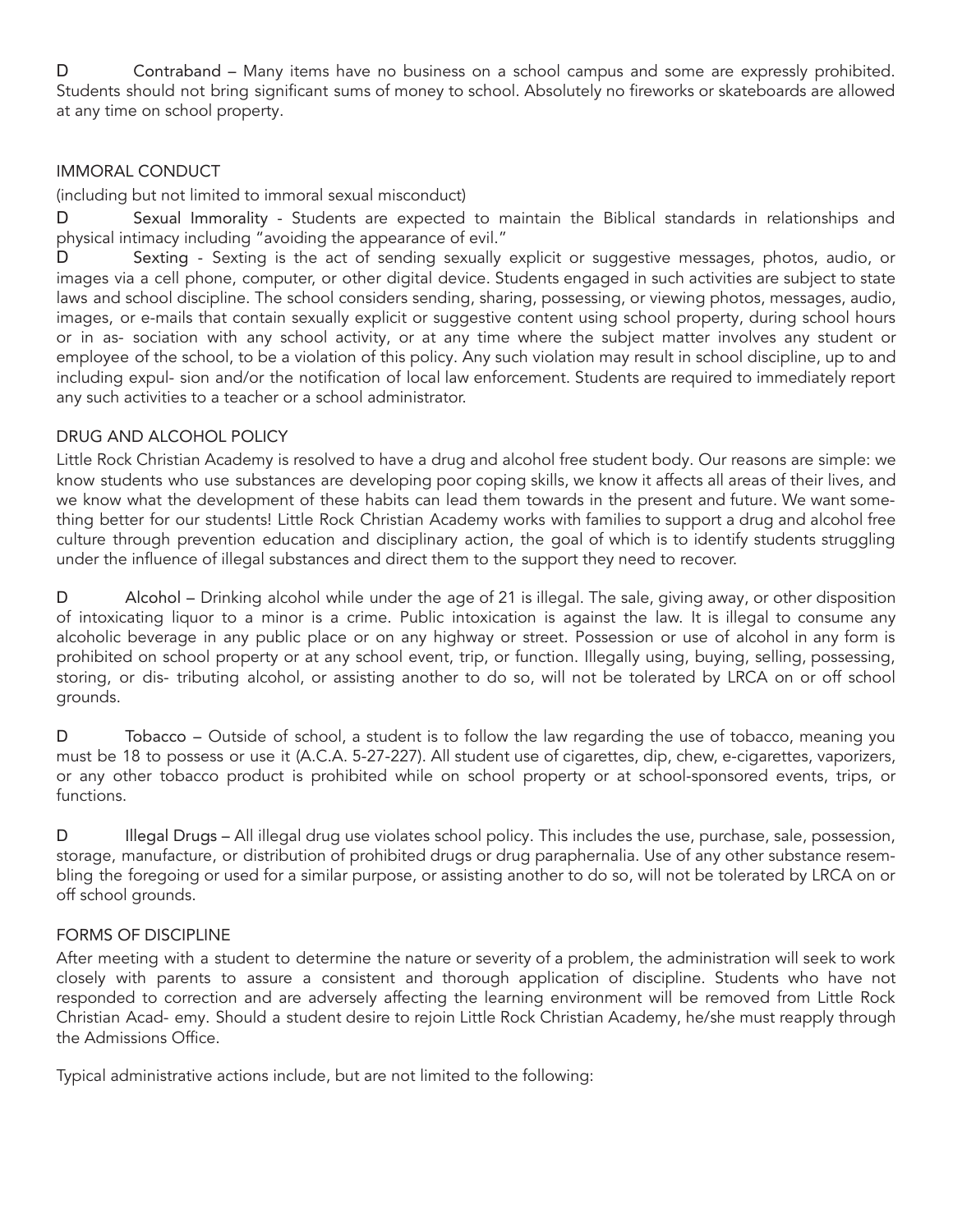- D Counseling Discipline includes simply meeting with a student for counseling.
- D Admonishment or warning Admonishment is usually, but not necessarily, warranted for a less- serious first-offense.
- D Suspension

In-school suspension - The student is detained from class and sent to a supervised room/office for the designated time of suspension. He/She will be given all daily assignments and will take make up tests at the teacher's convenience. No absence will be recorded. A student may not participate in any extra- curricular activity during a suspension which is normally at least a full 24-hour period of class and school activity time.

Out-of-school suspension (for more serious offenses) - The decision to suspend a student will be made by the principal. The student will be expected to complete all assigned work at the teacher's convenience. Administration will determine the academic consequences of the suspension. The student will not be re-admitted without a parent conference.

During any suspension the student may not be involved in any extra-curricular and/or co- curricular activities such as athletics, cheerleading, field trips, etc. Suspensions may be issued immediately for extreme disobedience or rebel- lious attitude. This will be counted as an absence.

D Expulsion – Expulsion is considered the ultimate deterrent of inappropriate behavior. The decision to expel a student will be determined by the administration and reported to the Board of Trust. Note: It will be the school's policy not to re-admit a previously expelled student except under extra ordinary mitigating circumstances. For re-admittance, there must be a one-year history at another school,

recommendation from that school's principal, and in some cases mandated counseling. Parents who seek re-admission shall request such by letter to the school should they feel that new evidence or a changed attitude, sustained over a period of time, warrants such consideration.

# PARTNERSHIP BETWEEN HOME AND SCHOOL

A healthy partnership between the home and school is never more evident than when dealing with disciplinary problems at school. Conversely, an unhealthy partnership makes it difficult when dealing with a particular problem behavior because the home and school cannot agree on either its cause or remedy. Therefore, it is incumbent on teacher and parents to be very active in the following three practices:

D Make contact. Take time to meet every teacher at the beginning of the school year.

D Participate in the educational process. Maintain on-going, open lines of communication with teachers. Agree when you can and agree to disagree when you cannot. Do not communicate via the student if there is any conflict or question present.

D Work toward a high level of trust and respect. This takes time and effort, but when problems arise, it helps to trust the adult you are working with on behalf of the child.

It is important that these relationships are courteous and that issues are resolved promptly. The following steps are an application of the biblical model in Matthew 18.

D Meet privately with the person to seek the resolution; with a spirit of reconciliation look for the BEST way to resolve the issue, not for having one's own way.

D If unresolved, then contact the principal who will work to facilitate communication and resolve the problem.

D If still unresolved, the problem may be brought before other school leadership.

The principle underlying this procedure is clear: Solve each concern privately with the persons directly involved at the lowest level possible, moving the matter up the chain of command to the level where it is finally re- solved.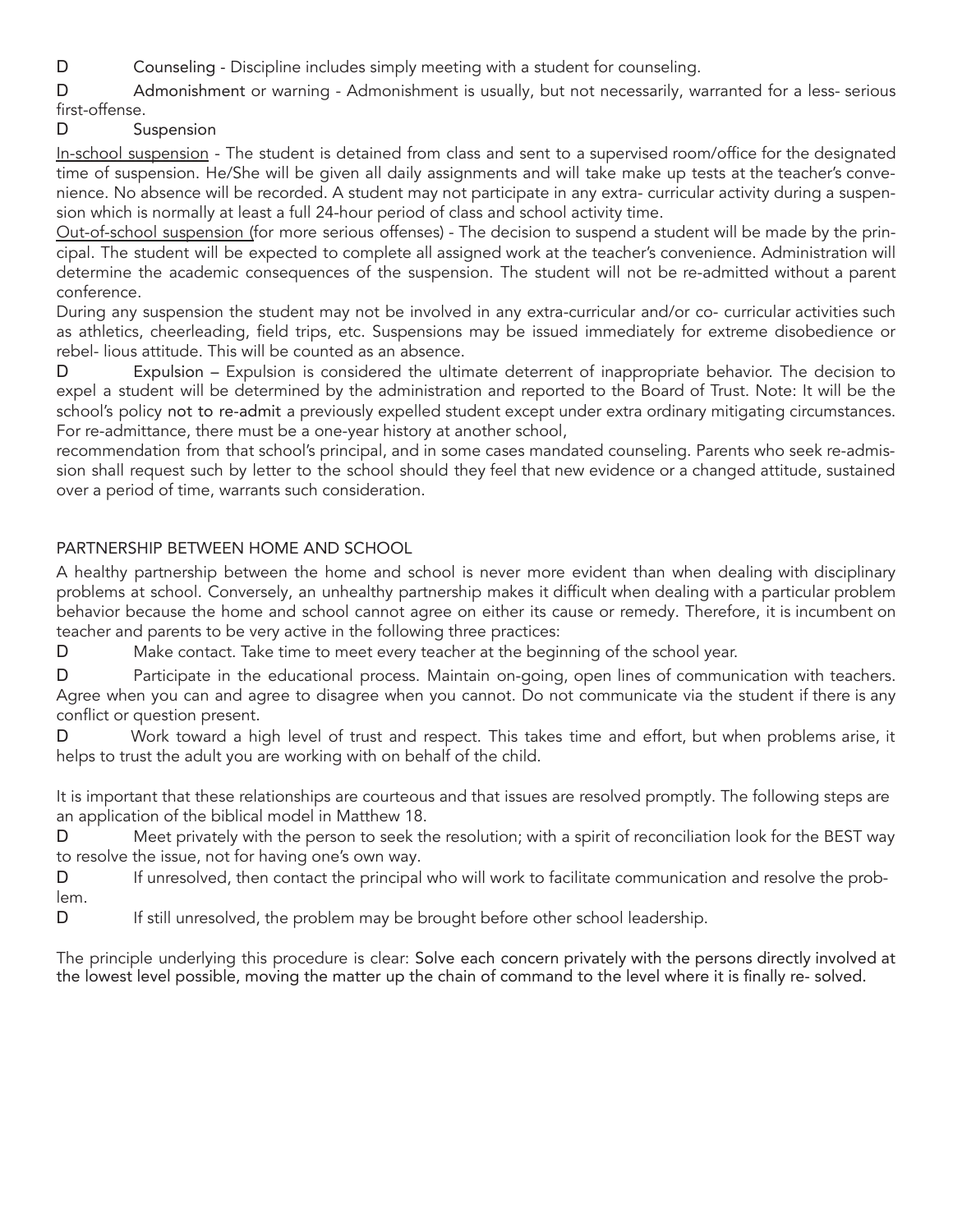# DRESS CODE

#### DRESS CODE PHILOSOPHY

The intent of a dress code at Little Rock Christian Academy is to place emphasis on the attitude and character development of the student rather than on external appearance. The administration is given the authority to interpret and enforce the dress code.

#### DRESS CODE VIOLATION

Students will be reminded throughout the year the required dress code. The following response will normally occur in the case of dress code violations:

- Parents will be contacted.
- Students will obtain a change of clothes before returning to class.

#### NO UNIFORM DAYS

Grades 5 and 6 will have occasional, pre-announced "No Uniform Days". Appropriate school wear includes no holes in jeans, no tight fitting clothing, no undershirts, no short shorts or short skirts, no pajamas or scrubs, no tank tops or spaghetti straps, no hats, no inappropriate messages, labels, or symbols. Just like on uniform days, bare midriffs

or revealing tops are unacceptable.

#### WARRIOR WEAR DAYS

Fridays are designated as Warrior Wear days. Students may wear a Warrior shirt with uniform bottoms. Warrior shirts should follow the same guidelines as shirts for no uniform days. Boys or girls may choose to wear a Warrior jersey over a shirt.

#### 5th/6th GRADE DRESS CODE GUIDELINES

General: All clothing must be modest and appropriate for school. Modest means the clothing is loose fitting and covers the body according to directions and in a manner that does not show the student's torso.

Enforcement: School administration has the final word for student appearance for all school events and reserves the right to change any of the dress code at any time.

Required Uniform: The required shirt is the gray middle school t-shirt. This shirt, purchased from the Warrior Wear Store, can be worn on Friday. It is required for field trips and other designated days.

Pants, shorts, and jeans: Uniform pieces are to be in good condition, free from rips, holes, frays, bleached areas, and tears. Pants, shorts, and jeans are expected to be worn at the waist without being oversized or too tight. Knit pants, form fitting pants, jeggings, sleeping pants, athletic pants, scrubs, or similar wear are not appropriate.

Shirts: Uniform pieces are expected to fit correctly, without being oversized, too tight, or worn as jackets, and be in good condition, free from rips, holes, and tears. All shirts should have a collar. If a shirt has an emblem other than the LRCA emblem, it must be no larger than a half-dollar. Either an undershirt or an outer-shirt must be tucked in. If an undershirt is not worn, the outer shirt must be tucked in.

Hoodies, hooded jackets, and sweatshirts: Hoodies, hooded jackets, and sweatshirts may have no logo other than LRCA.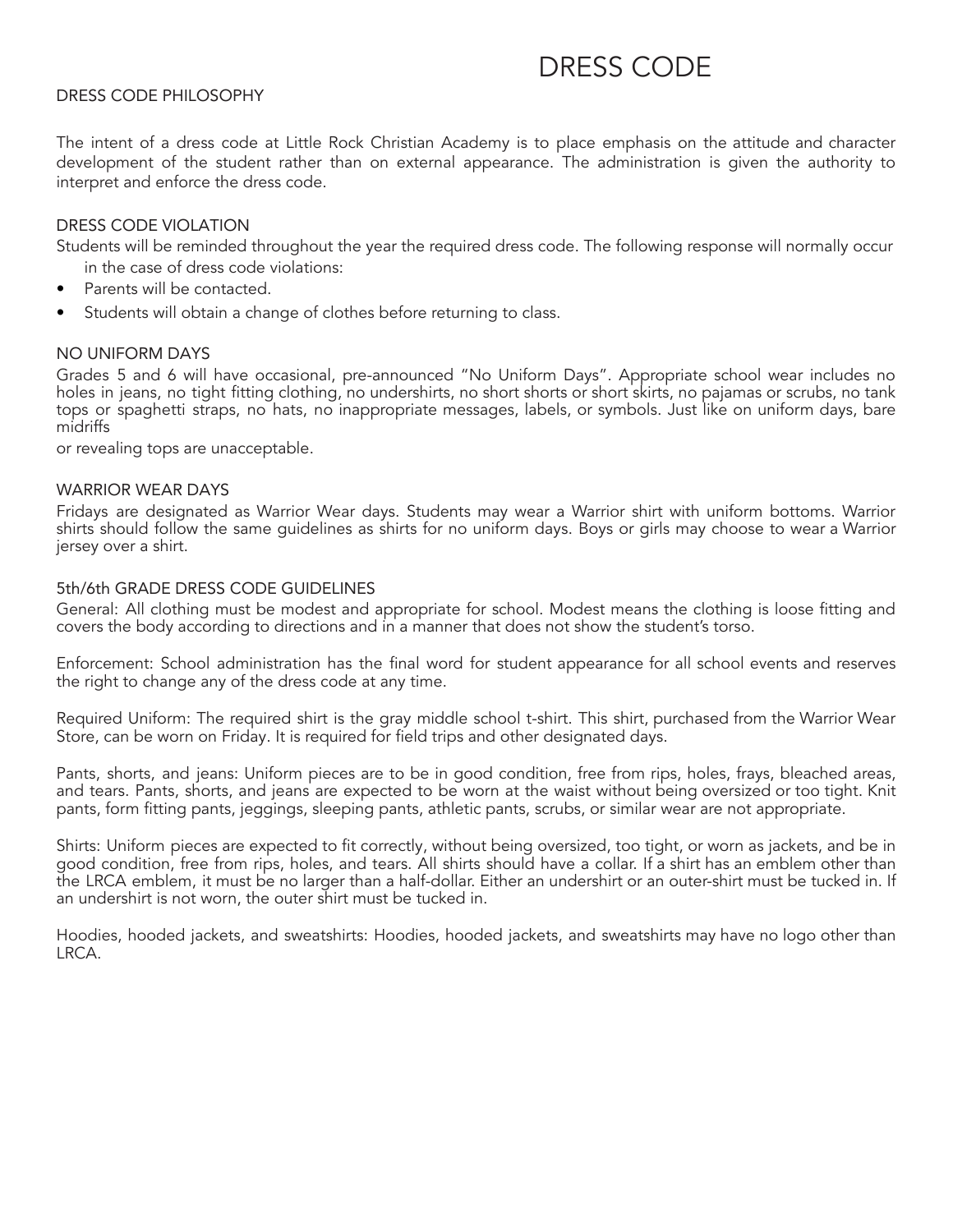#### Boys

Shorts – elastic waist or belt loop styles no more than 2" above the knee navy or khaki (tan or stone) blue washed hemmed denim

Pants – elastic waist or belt loop styles navy or khaki (tan or stone) (also includes corduroy)

Jeans – neutral stitching without embellishments blue wash denim

Oxford Style Cloth Button Down – short or long sleeved any solid color

Polo Style Shirts – short or long sleeved (with collar and placket) any solid color

Turtlenecks and Under Shirts – short or long sleeved any solid color (may be worn only under a uniform shirt – for example Under Armor) Belts - must be worn with belt loops any style and color

Shoes - closed toe, neat, and clean any color

Socks – to be worn at all times any style and color

Sweatshirts and Sweaters– worn inside the building any LRCA sweatshirt or any solid or outside the building over a uniform shirt color

Outerwear – worn outside the building over uniform any style and color for example, coats, jackets, raincoats and hats

Hair – trimmed off the collar, out of eyes, and conservative style natural color (no mohawks). Certain ethnic distinctions will be considered when in line with a student's heritage.

Other – Head coverings of any type should not be No long chains or earrings worn inside the building including hats, visors and hoods. No visible tattoos or body piercings are permitted.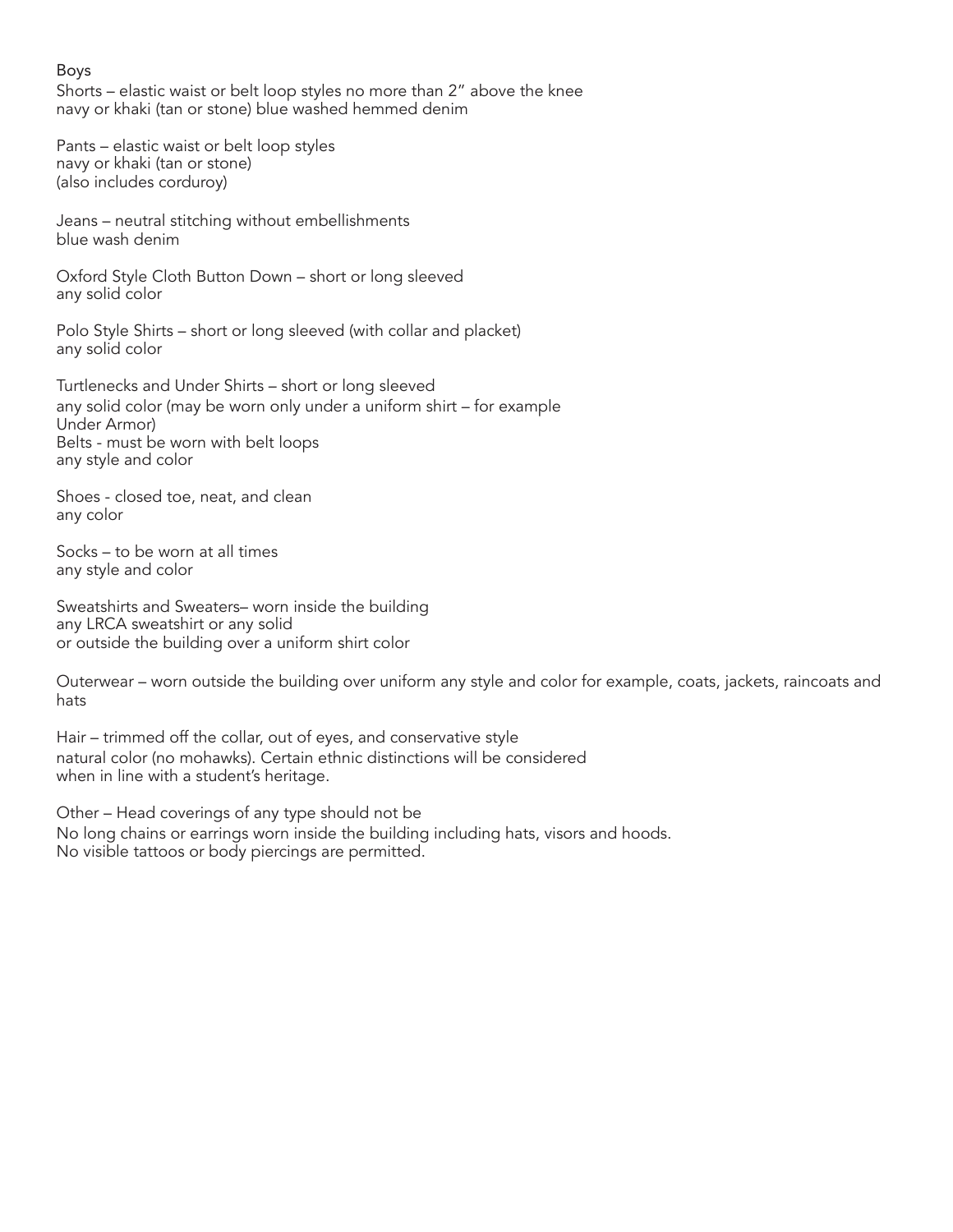#### Girls

Shorts – no more than 2" above the knee navy or khaki (tan or stone), or Blue wash hemmed denim

Pants – regular or capri length, also includes navy or khaki (tan or stone) corduroy

Jeans – regular or capri length with neutral blue wash denim no embellishments

Skirts and Skorts– no more than 1" above the knee navy or khaki (tan or stone) (No jumpers or dresses)

Bloomers/Shorts – must be worn under skirts navy, khaki (tan or stone), or white (should not be seen below the hem line)

Oxford Style Cloth Button Down – short or long sleeved any solid color

Polo Style Shirts – short or long sleeved any solid color (with collar and placket, and at least 2 buttons) should not plunge at neckline

Turtlenecks and Under Shirts – short or long sleeved any solid color (may be worn only under a uniform shirt – for example Under Armor)

Belts - must be worn with belt loops (ribbons and any style and color scarves may be worn as belts)

Shoes - closed toe, neat, and clean any color

Socks – to be worn at all timesany style and color

Leg wear – tights and ankle length leggings solid navy or white (to be worn under a skirt or skort)

Sweatshirts and Sweaters - worn inside the building any LRCA sweatshirt or any or outside the building over a uniform shirt solid color sweater

Outerwear – worn outside the building over uniform any style and color for example, coat, jackets, raincoats, and hats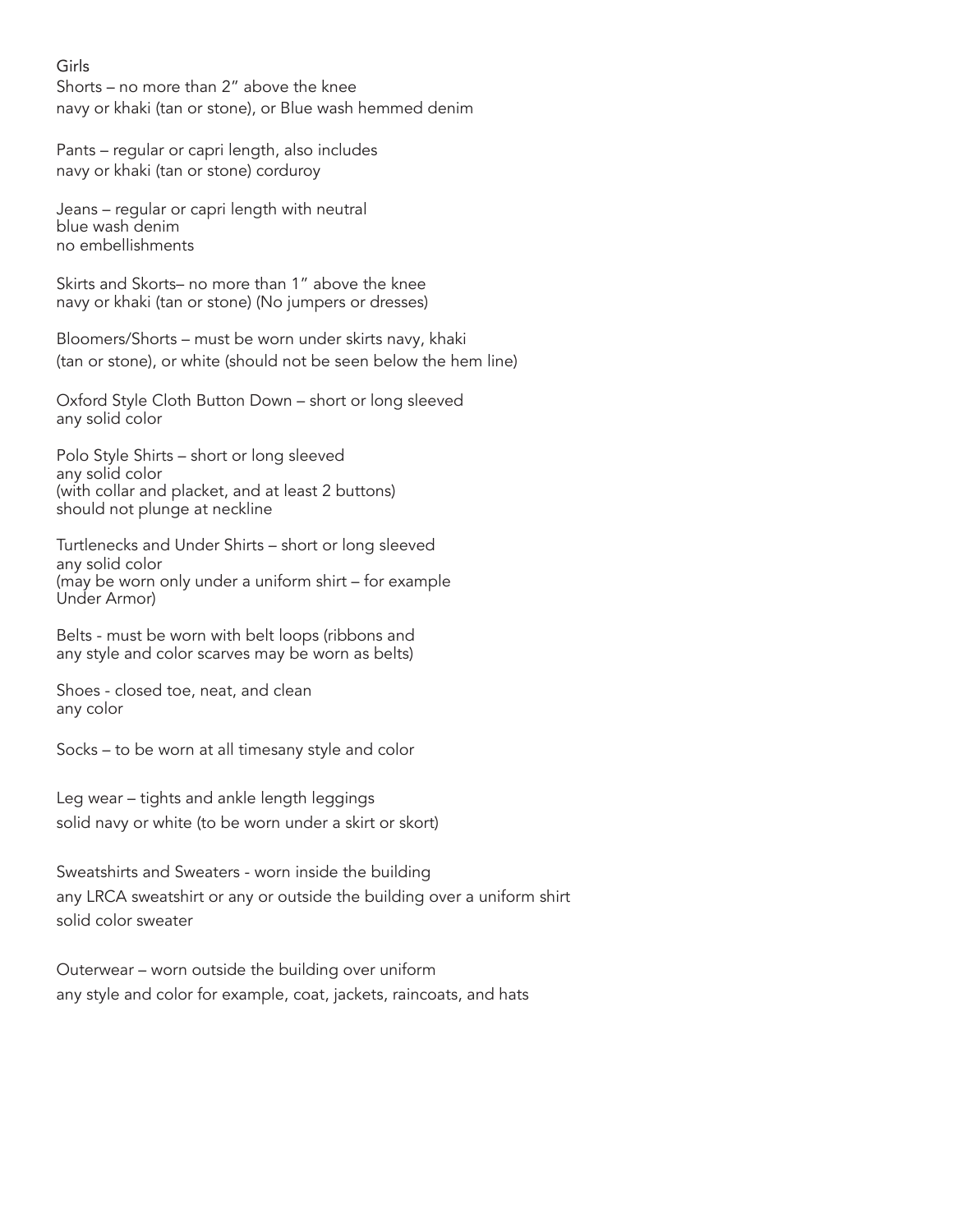Hair – neat, out of eyes, and conservative style natural color, Certain ethnic distinctions will be considered when in line with a student's heritage.

Other – Head coverings of any type should not be no long chains or earrings worn inside the building including hats, visors and hoods. No visible tattoos or body piercings are permitted, except for ears on females with no more than two earrings per ear.

Leg wear – tights and ankle length leggings solid navy or white (to be worn under a skirt or skort)

Sweatshirts and Sweaters - worn inside the building any any LRCA sweatshirt or any or outside the building over a uniform shirt solid color sweater Outerwear – worn outside the building over uniform any style or color for example, coat, jackets, raincoats, and hats

Hair – neat, out of eyes, and conservative style natural color, Certain ethnic distinctions will be considered when in line with a student's heritage.

Other – Head coverings of any type should not be no long chains or earrings worn inside the building including hats, visors and hoods.

No visible tattoos or body piercings are permitted, except for ears on females with no more than two earrings per ear.

# EMERGENCY PROCEDURES

# SAFETY AND SECURITY

Security at LRCA is a community-wide responsibility. Faculty, staff, administration, parents, and students will endeav- or to create a safe learning environment. The CFO is charged with the responsibility of overseeing this important aspect of our school. A comprehensive Crisis Management Plan is available in the LRCA business office.

# SCHOOL CLOSING

In case of school closing, announcements will be made as early as possible on local radio, TV, NEWS internet WEATHER pages as well as the LRCA website home page. Families will also receive a call from our parent alert system, an automated system that will activate to communicate critical information to school families. In the event of inclement weather which results in the cancellation of school, LRCA will use "Cyber Days" in accordance with ANSAA guidelines to make up these lost days of school.

# SECURITY ON CAMPUS

Security officers rotate throughout the campus during normal hours of operation. Surveillance cameras are continually monitoring our classroom buildings, parking areas, gates and grounds.

# TORNADO/FIRE/EARTHQUAKE/INTRUDER DRILLS

Students are instructed regularly in safety drill procedures. These periodic drills are important to the safety of all, and must be carried out in a serious and thoughtful manner. All students are expected to fully cooperate.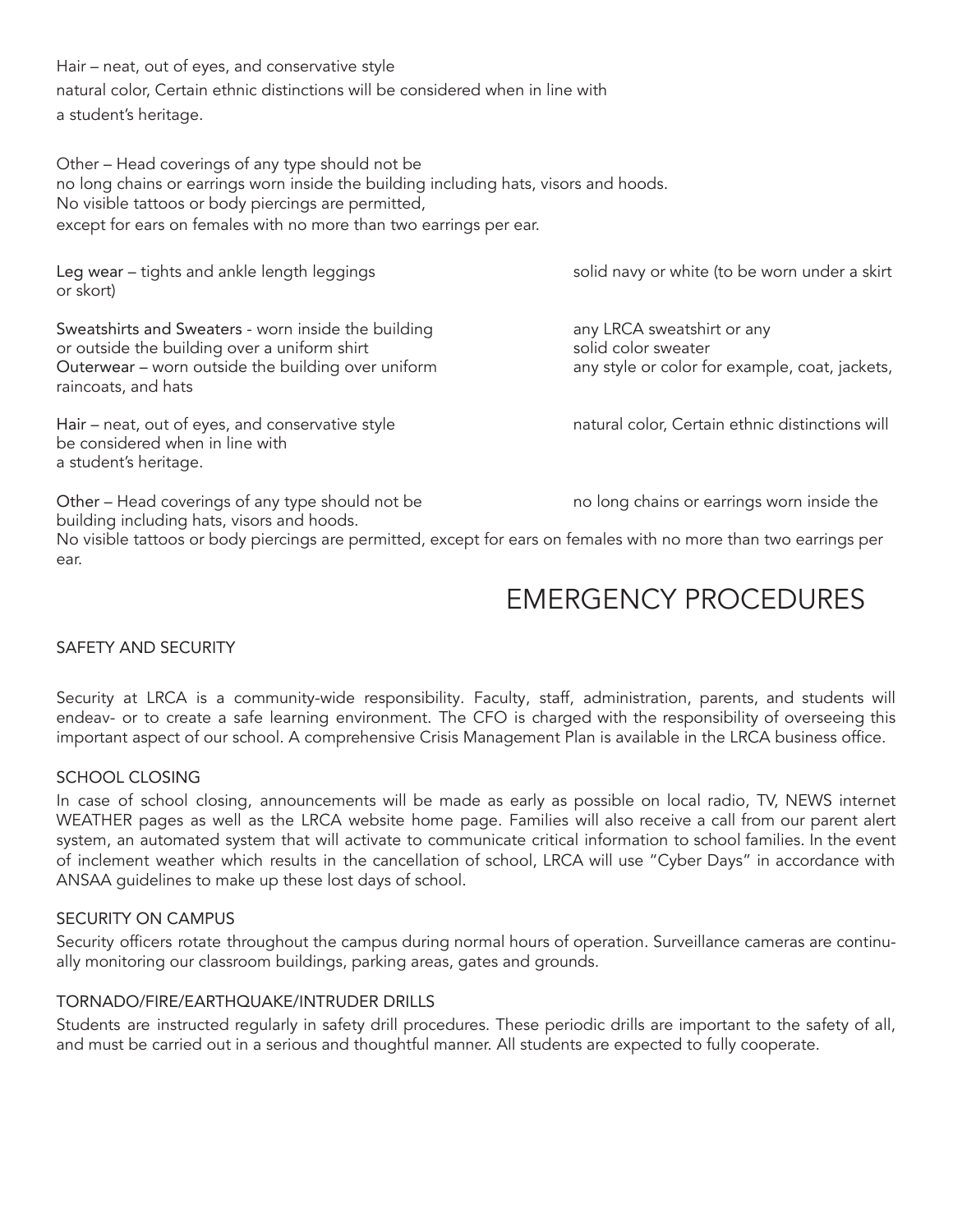# FINANCIAL INFORMATION

#### ACCIDENT INSURANCE

LRCA carries a student accident insurance policy on its students. This coverage is known as secondary coverage, meaning the parent's own insurance is primary. The student accident insurance covers students participating or attending any regularly scheduled activity of the school, supervised by a school representative. Claim forms and additional information may be requested through the Executive Assistant to the Head of School.

#### FINANCIAL ASSISTANCE POLICY

Application for need-based assistance is to be made independent of the admission process with an independent third party processor as selected by LRCA. The LRCA business office requires receipt of payment of application fee and registration fee before qualification for assistance is complete. All applications for financial assistance will be processed without respect to race, color, and national and ethnic origin.

Reported income information is to be completed for the most recent tax year ended. Income amounts reported are verified by the third party processor through examination of income tax returns and/or other verifiable documents.

The third party processor will calculate individual award rates. The aggregate funds available for financial aid are determined by the LRCA Board of Trust during the budget process for the respective school year.

#### FINES/DEBTS

Students may be subject to accumulating fines during the course of the school year. Fines for overdue library books, damaged and lost textbooks, damage to school property, after care fees, can accumulate. The Business Office will hold all school records and reports until all financial obligations have been cleared. Delinquent tuition payments can also result in the holding of student report cards and/or records.

#### LOSS/DAMAGE TO SCHOOL PROPERTY

Students will be assessed the replacement cost of lost books. Charges will also be made for damaged books. Damage to personal and school property resulting from unsatisfactory conduct on the part of a student must be paid for by the student. The Principal will decide who has financial responsibility for damaged school property.

#### RETURNED CHECKS

Returned checks will automatically be put through for deposit again during the next scheduled deposit. If the check is returned for a third time, parents will be contacted for cash or money order replacement. A fee may be charged for any check return occurrence. Non-payment of returned checks may result in a report card being withheld until payment is settled.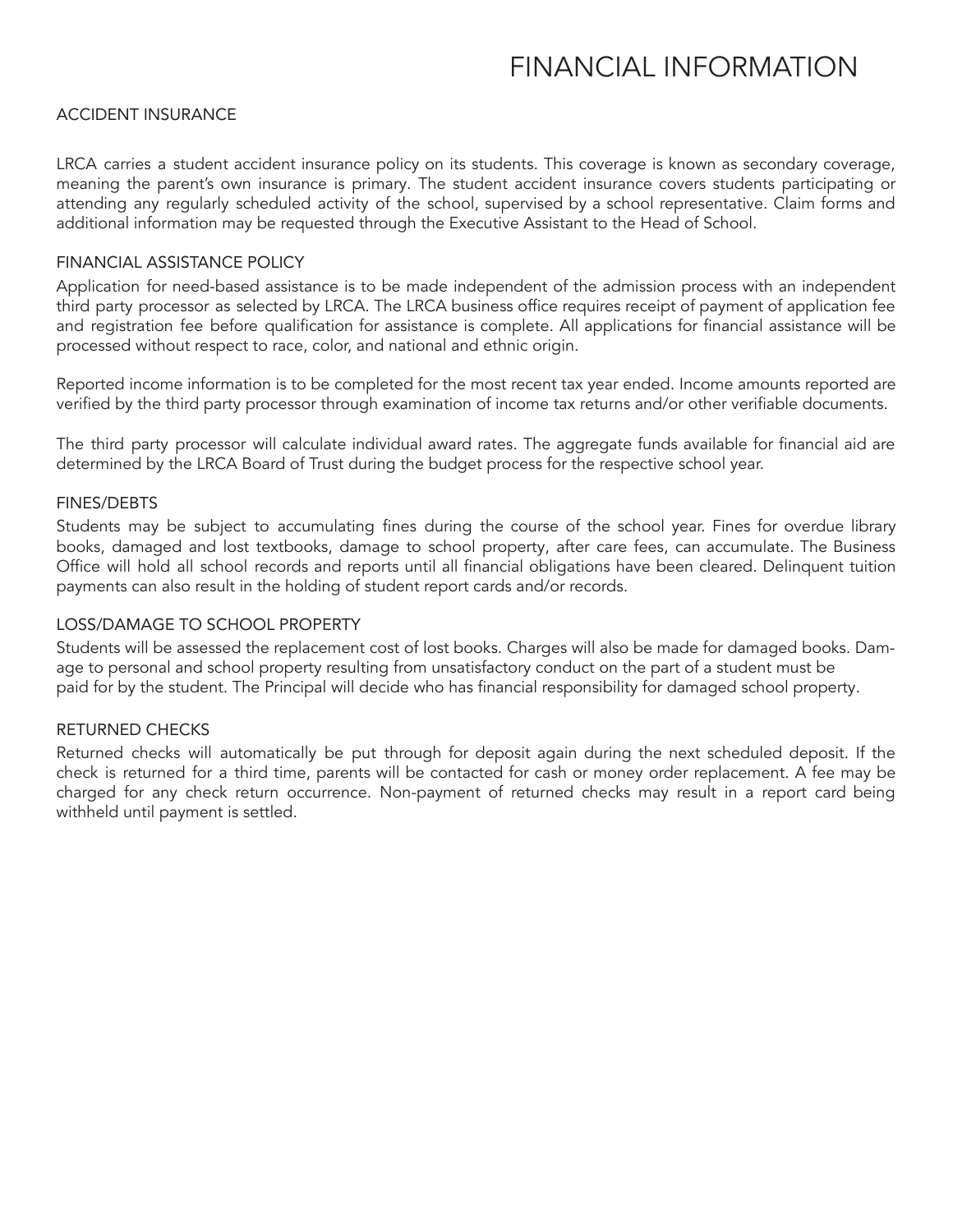# TUITION PAYMENTS

Tuition can be paid over an 11-month period (July – May), annually (July), or 3-Pay (July, November, March). The monthly payment option requires use of an automated bank draft. All fees are due at the time they are billed.

- 1. Payments under the monthly billing plan are due on the  $5<sup>th</sup>$  or on the 20<sup>th</sup> depending on the draft option you have selected. Payments under the 3-Pay plan are due on July 1, November 1 and March 1. Annual payments are due July 1.
- 2. Payments received after the due date will be assessed a \$20.00 late fee. Returned checks or drafts will be assessed the late fee (\$20.00) plus a \$25.00 returned check fee.
- 3. If an annual or 3-pay account is paid late, any associated discounts will be reversed and the additional amount will be due.
- 4. Families with delinquent accounts will not receive report cards, transcripts, or diplomas.
- 5. A delinquent account is defined as an account with a past due balance and no associated payment plan/arrangement.
- 6. All payment plans/arrangements must be approved by Little Rock Christian Academy, must be in writing, and must be signed by the parent/guardian.
- 7. Payment plans are for tuition only all fees are due when billed.
- 8. A returned draft or check will void any payment plan in place and the account will be considered to be delinquent.
- 9. Students whose parents/guardians have an outstanding account balance from a previous school year will not be permitted to start school the next year until that obligation is paid in full or a payment plan is in place.
- 10. At each new semester, students whose parents/guardians have an outstanding balance that is 60 or more days delinquent will not be permitted to return to classes or participate in extracurricular activities until the account is brought to a current status or a payment plan is put in place.
- 11. All payments received are applied to the oldest outstanding balance.
- 12. Payments for tuition and fees should be brought to the Business Office located in the Welcome Center. Payments should NOT be delivered to the school office.
- 13. No payment for tuition and fees should be sent to the school with students.
- 14. Families will be billed for damaged or missing school property, including text books.

# GENERAL SCHOOL INFORMATION

# ADVERTISING/POSTERS/ANNOUNCEMENTS

Information on non-school activities must be approved by the administration before it will be made available to the school community. Approved items may be placed in school offices but may not be sent or mailed home. Posters may not be placed around the campus without prior approval from the school office.

# AFTER SCHOOL CARE (ASC) PROGRAM

The mission of our After School Care (ASC) program is to provide safe and convenient care for single and working parents of 3-year-olds through 8<sup>th</sup> grade students enrolled in our school. After Care for students grades 5 – 8 is a supervised study hall located in the Middle School Cafeteria from 3:30 – 6:00 p.m. For their safety, 5<sup>th</sup>through 8<sup>th</sup> grade students who stay after 3:40 p.m. must be in a school sponsored activity or attend the supervised study hall. All students must be picked up no later than 6:00 p.m. A late fee is applied after that point. For additional information or questions about ASC, please contact Andrea Trieschmann.

# ARRIVAL PROCEDURES

Students may arrive at the school between 7:40 a.m. and 8:15 a.m. School starts at 8:15 a.m. Students will be provided with supervision if they arrive after 7:40 a.m.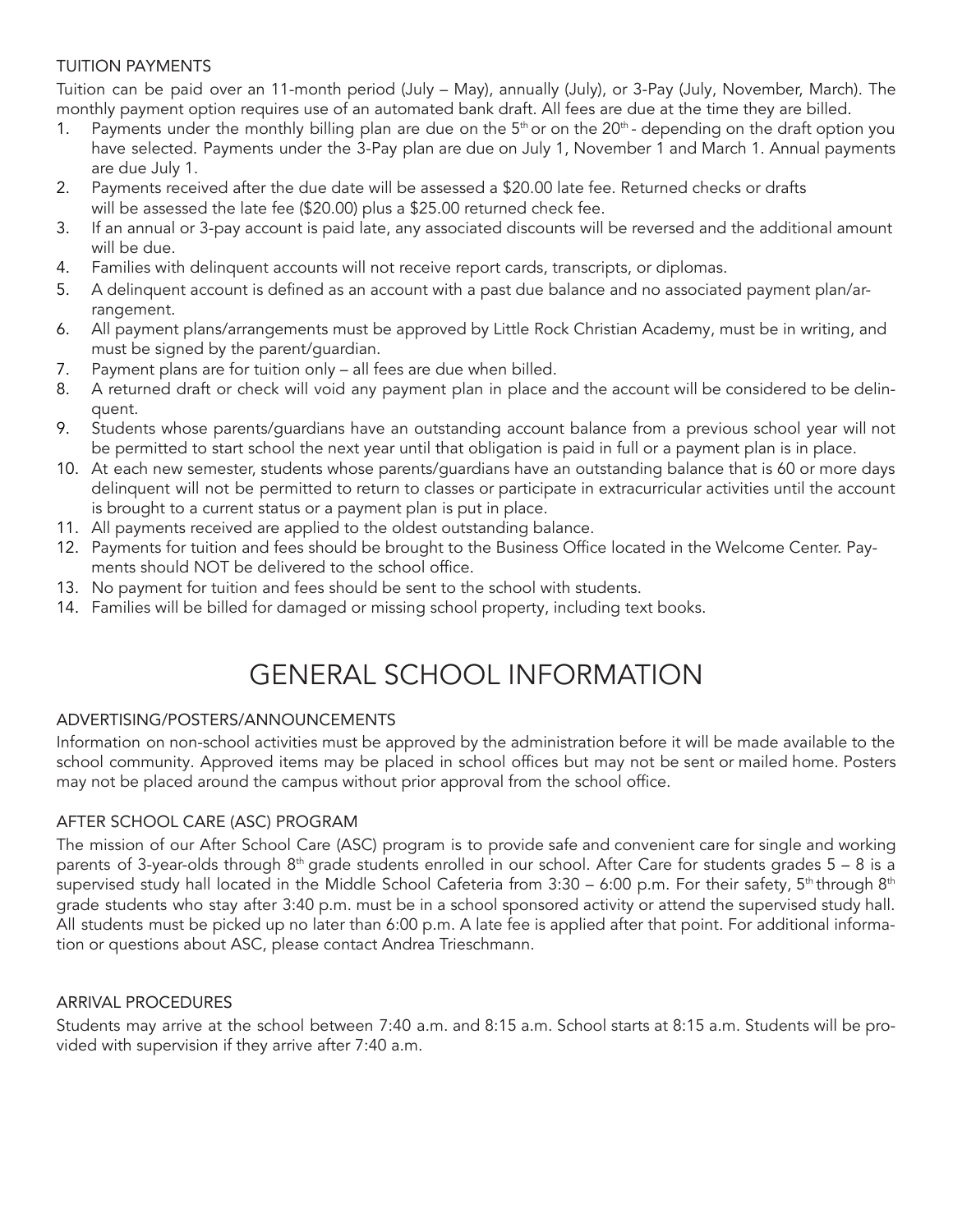# BIRTHDAYS

No personal party invitations should be distributed at school.

#### BUILDING/FACILITY USAGE

In order to be good stewards of both facilities and programs, it is understood that use of any/all LRCA facilities be reserved and approved prior to use. In addition, all events/programs will be considered a part of the school's program unless otherwise noted and therefore overseen by Little Rock Christian Academy faculty/staff personnel. All reservations are recorded on the school calendar. Requests for use of the middle school facilities may be requested through the Executive Assistant to the Head of School.

# CALENDAR

The school calendar is approved annually by the Board of Trust and Head of School. Questions concerning the scheduling of events should be directed to the Head of School's office.

#### CAMPUS STORE

Our Warrior Wear Store (located in the athletic building next to Warrior Field) is open during the school year, Monday through Friday from 7:45 a.m. – 3:30 p.m. Regulation uniforms for individual team sports are ordered through the Athletic Office, but spirit wear is available for purchase from the Warrior Wear Store.

#### CELL PHONES/SMART WATCHES/ELECTRONIC DEVICES

In the middle grades, there will be no use of personal devices except for approved and designated use of readers and tablets during school hours. Electronic equipment of any kind that is brought to school must be kept in the student's backpack. Students who elect to bring them to school do so at their own risk. The school takes no responsibility for any loss or damage to the items, or in investigating the circumstances regarding loss or damage. Electronic devices, including but not limited to cell phones, smart watches, headphones, MP3 players, gaming devices, etc., may not be seen or heard from the time the student enters the school through dismissal.

Any such equipment seen or heard during these times will be kept at the office until the end of the day. Repeated violations will result in loss of privilege of bringing the device to school.

#### CHANGES TO POLICY

LRCA Board of Trust reserves the right, in its sole discretion, to alter, amend, repeal, any policy, or to adopt new policies when, it determines it to be in the best interest of LRCA, following written notice to all Parent/Guardians by the Head of School.

#### **CHAPEL**

The students, faculty and staff of LRCA, as a community of believers, set aside time each week to acknowledge and worship God. We worship in many ways including prayer, music, scripture reading, drama, confession and testimony from students, faculty and friends within the community. This experience together is a way to be unified under the same banner of Christ's love. Parents are always welcome to attend.

#### CLASSROOM VISITATION

Parents are always welcome to observe their child's classroom. Please check in with the office before your visit.

#### COMPUTER NETWORK/ACCEPTABLE USE

#### Little Rock Christian Student Acceptable Use Guidelines

Please read the following carefully. Violations of the Acceptable Use Guidelines may cause <sup>a</sup> student's access privileges to be revoked, disciplinary action and/or appropriate legal action may be taken.

Any student who utilizes the computer lab(s) or any computer equipment at the school must be aware of certain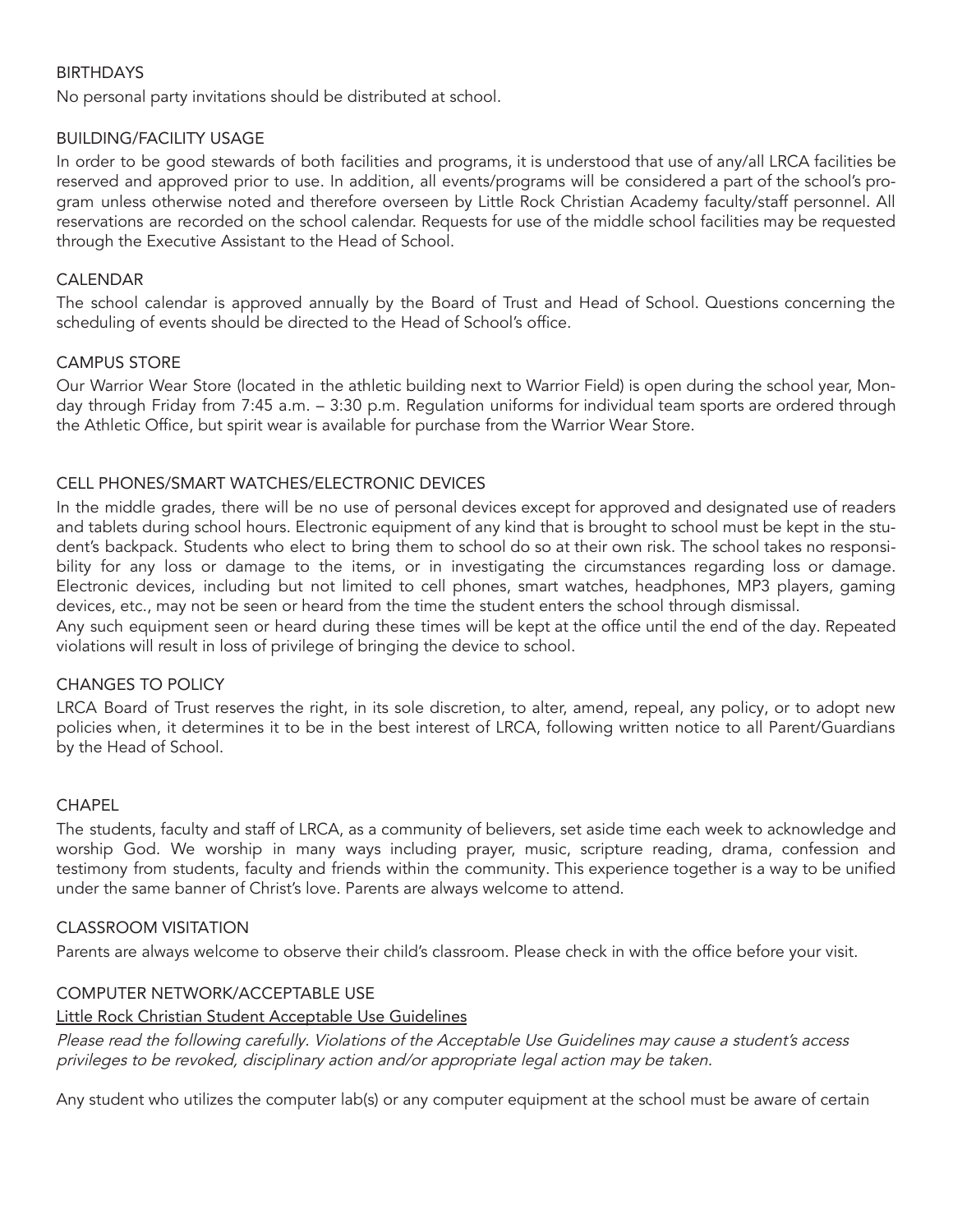policies for use of the equipment and/or facilities. Procedures are in place for the protection of students and equipment. Students will be held accountable for any violation of the following policies (as would be the case for any class- room disciplinary matter). A student and his/her parents will be responsible for damages and will be liable for costs incurred for service or repair. Students are only allowed to utilize the computers and network to retrieve information and run specific software applications as directed by their teacher. Students are not permitted to explore the con- figuration of the computer, operating system or network, run programs not on the menu, or attempt to do anything they are not specifically authorized to do. Students are responsible for ensuring that any computers or computing devices, CDs, memory sticks, USB flash drives, or other forms of storage media that they bring in from outside the school are virus free and do not contain any unauthorized or inappropriate files.

Students are permitted to connect to the school network via the secure wireless connection provided by the school system, but all access must be in accordance with this Acceptable Use Policy. Students are NOT permitted to use their own computing devices to access the Internet via personal Wi-Fi accounts or by any manner other than connecting through the secure wireless connection provided by the school system.

Safety Issues:

- Any on-line communication should always be at the direction and with the supervision of a teacher.
- Never provide last name, address, telephone number, or school name online.
- Never respond to, and always report to the teacher or parent, any messages that make you feel uncomfortable or that are from an unknown origin.
- Never send a photo of yourself or anyone else.
- Never arrange a face-to-face meeting with someone you met on-line.
- Never open attachments or files from unknown senders.
- Always report to a teacher any inappropriate sites that you observe being accessed by another user or that you browse to accidentally.

Examples of prohibited conduct include but are not limited to the following:

- Accessing, sending, creating or posting materials or communications that are:
- Damaging to another person's reputation,
- Abusive.
- Obscene,
- Sexually oriented,
- Threatening or demeaning to another person,
- Contrary to the school's policy on harassment,
- Harassing, or Illegal
- Using the network for financial gain or advertising.
- Posting or plagiarizing work created by another person without their consent.
- Posting anonymous or forging electronic mail messages.
- Attempting to read, alter, delete, or copy the electronic mail messages of other system users.
- Giving out personal information such as phone numbers, addresses, driver's license or social security numbers, bankcard or checking account information.
- Using the school's computer hardware or network for any illegal activity such as copying or downloading copyrighted software, music or images, or violation of copyright laws.
- Downloading, installing, or using games, music files, public domain, shareware or any other unauthorized program on any school's computer or computer system.
- Purposely bringing on premises or infecting any school computer or network with a Virus, Trojan, or program designed to damage, alter, destroy or provide access to unauthorized data or information.
- Gaining access or attempting to access unauthorized or restricted network resources or the data and documents of another person.
- •
- Using or attempting to use the password or account of another person or utilizing a computer while logged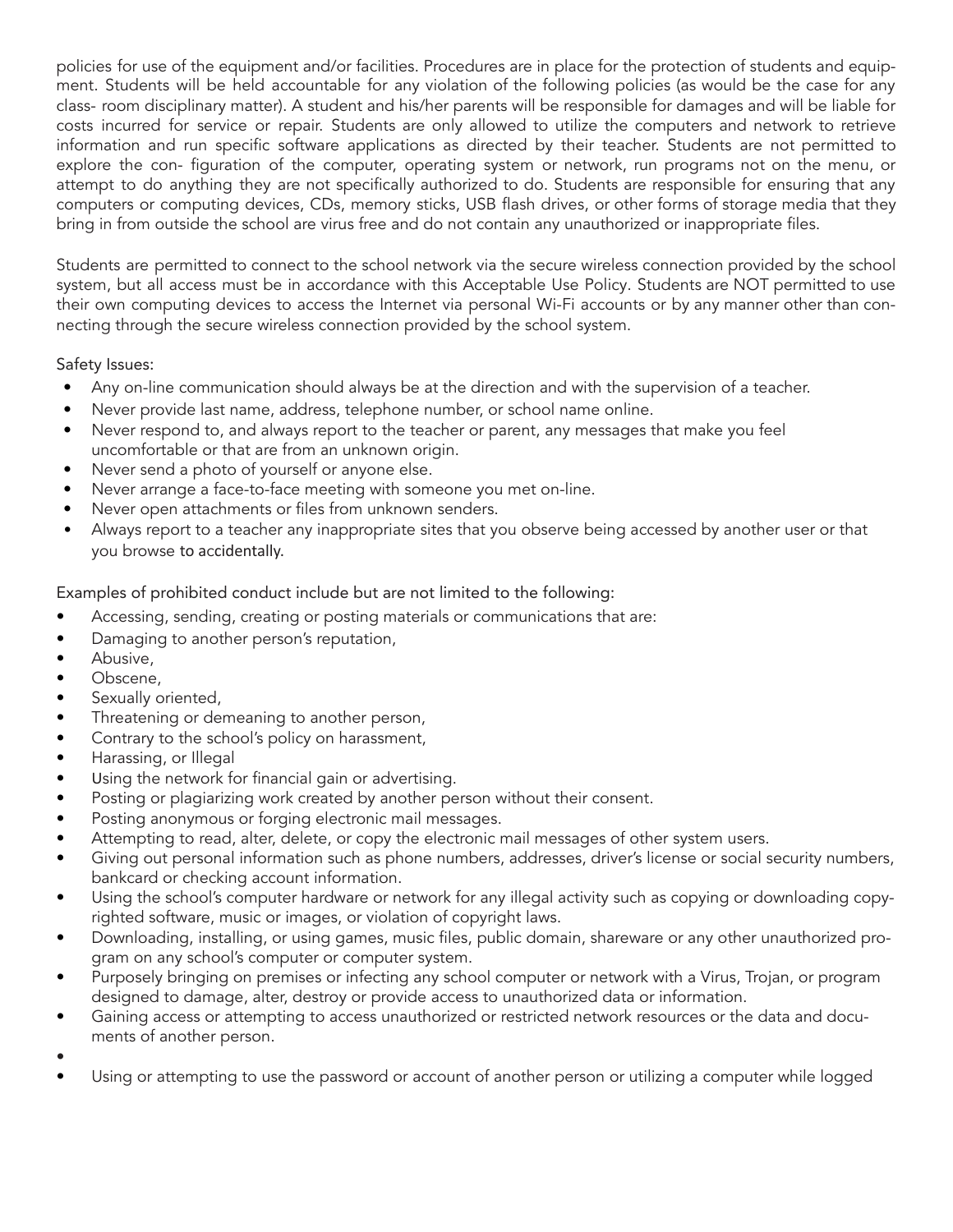on under another user's account.

- Using the school's computers or network while access privileges have been suspended.
- Using the school's computer hardware, network, or Internet link in a manner that is inconsistent with a teacher's directions and generally accepted network etiquette.
- Altering or attempting to alter the configuration of a computer, network electronics, the operating system, or any of the software.
- Attempting to vandalize, disconnect or disassemble any network or computer component.
- Utilizing the computers and network to retrieve information or run software applications not assigned by their teacher or inconsistent with school policy.
- Providing another student with user account information or passwords.
- Connecting to or installing any computer hardware, components, or software which are not school system property to or in the school's technology resources without prior approval of the school technology supervisory personnel. Students are permitted to connect to the school network via the secure wireless connection provided by the school system, but all access must be in accordance with this Acceptable Use Policy. Students are NOT permitted to use their own computing devices to access the Internet via personal Wi-Fi accounts or by any manner other than connecting through the secure wireless connection provided by the school system.
- Bringing on premises any computer, disk or storage device that contains a software application or utility that could be used to alter the configuration of the operating system or network equipment, scan or probe the network, or provide access to unauthorized areas or data.
- Downloading or accessing via e-mail or file sharing, any software or programs not specifically authorized by Technology personnel.
- Bypassing or attempting to circumvent network security, virus protection, network filtering, or policies.Possessing or accessing information on school property related to "Hacking", or altering, or bypassing network security or policies.
- Participating on message boards without teacher direction, or in live chat using but not limited to AIM, Yahoo, or MSN Messenger

# DISMISSAL PROTOCOL

Any parent with *special* custody arrangements must have updated paperwork on file in the middle school office. All par- ents complete the "Emergency Contact" form either in the admissions or re-enrollment process. This will provide the office with the necessary information as it pertains to emergencies and student pickup authorizations. The par- ent is responsible to continually update this information.

If a person comes to the front desk to pick-up a student, the office checks RenWeb for approved persons. If the person is approved, the student is released to that person.

If the person seeking to pick-up the student is not approved in RenWeb, the parent is contacted after which the student is released to that person. If the parent is unreachable, the student is not to be released.

If another LRCA parent seeks to pick-up a student other than their own and they are not approved in RenWeb, that student's parent will be contacted for an approval, making the release decision be that of the parent's. If the parent is unreachable, the student is not to be released.

At car line, if a person walks up at dismissal and seeks to pick-up a student, that person will be directed by a teacher to visit the office for the proper verifications as depicted above.

Parents/guardians should call the middle school office if pick-up instructions change. Once a parent informs the office, changing who will pick-up their student, the office will notify the teacher.

Students not picked-up after school will be taken to After School Care.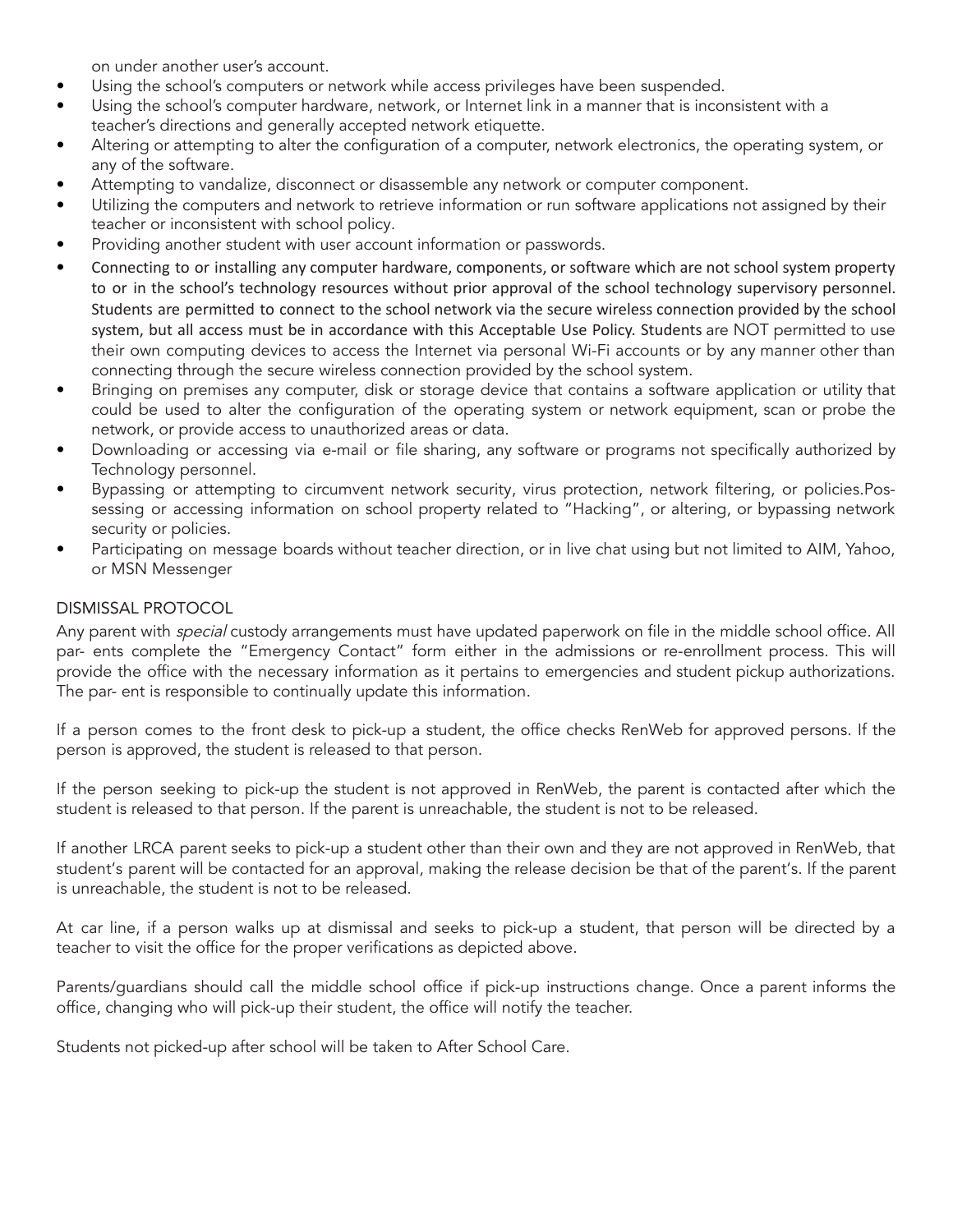#### DISMISSAL TIPS

To make the car pool pick-up progress with safety and ease, remember:

- D Students are dismissed from class at 3:10 p.m. Do not park in any parking space unless you are going into the school; do not block parking spaces for those who need them.
- D Be Alert! When cars are stopped, children are moving.
- D Remember that your child's safety is our priority. These procedures have been developed based on child safety rather than driver convenience.

#### DIVORCED/SEPARATED PARENT INVOLVEMENT

The Board of Trust recognizes that while the parents of some students may be divorced or estranged, both have a right to be informed of and involved in their child's educational process. The Board also recognizes that parents who are estranged or divorced may disagree regarding the education of the child, and/or may attempt to limit one an- other's access to their child. Despite such estrangement, both parents are welcomed and encouraged to participate in the child's education, to the extent appropriate.

Parents are presumed to have joint custody of the student, absent a court order or written agreement between the parents denying or limiting custody for either parent. For the school's purpose, the parent with whom the student resides is presumed to be the custodial parent. If estranged or divorced parents both claim to be the custodial parent, asserting that the student is residing with both parents, enrollment records will be examined. The parent who enrolled the student will be presumed to be the custodial parent until a court order or written agreement between the parties, identifying the custodial parent, is provided to the school.

A parent will only be prevented from participating in his/her child's education if a court order (e.g., divorce decree, custody order, or restraining order) specifically denies visitation rights. If one parent desires that the school comply with such an order, he/she has the obligation to present a copy of the signed order to the building principal. Additionally, the school may prohibit either parent (regardless of custodial status and the language of the court order) from entering the school, or otherwise participating in school-sponsored activities, if he or she disrupts the educational process or his/her presence is detrimental to the morals, health, safety, academic learning, or discipline of the student(s).

D Student Records (separated/divorced parent guidance)

- Both parents have the right to review their minor student's records. However, if the custodial parent advises the school, in writing, to delete the minor child's address from student records supplied to the non-custodial parent, and the custodial parent has provided us with legal documentation that they have sole rights to the student records, the records will then be adjusted according to the requests of the custodial parent.
- D Participation in Parent and Teacher Conferences (separated/divorced parent guidance)
- Both parents are welcome, and encouraged, to participate in parent and teacher conferences, discipline meetings or hearings, Learner Services meetings, and any other conference called by school personnel regarding the student's education. If the parents are separated or divorced, the custodial parent is expected to share schedul- ing information with the non-custodial parent. The school will provide scheduling information to the non-custo- dial parent only if it receives a written request to do so.

D Educational Decisions (separated/divorced parent guidance)

- In the event the parents are unable to agree with one another on decisions regarding their student's educational program, including but not limited to, placement, participation in extracurricular activities, and consent to eval- uation and services, the custodial parent's decision will be binding on both parents unless a court order requires otherwise.
- D Visitation with the Student during School Hours (separated/divorced parent guidance) Generally both par- ents have the right to attend school programs open to parents and patrons, volunteer in the child's classroom, or visit the child at the school, or otherwise be in the school setting. The parent's right is not negated solely by the fact that he/she is the non-custodial parent. Such visitation will be limited only if the school has received a copy of a court order specifically restricting the parent's access to the child by: 1) denying the parent's visitation rights or 2) requiring supervision of the parent's visitation with the child. The school does not have the respon-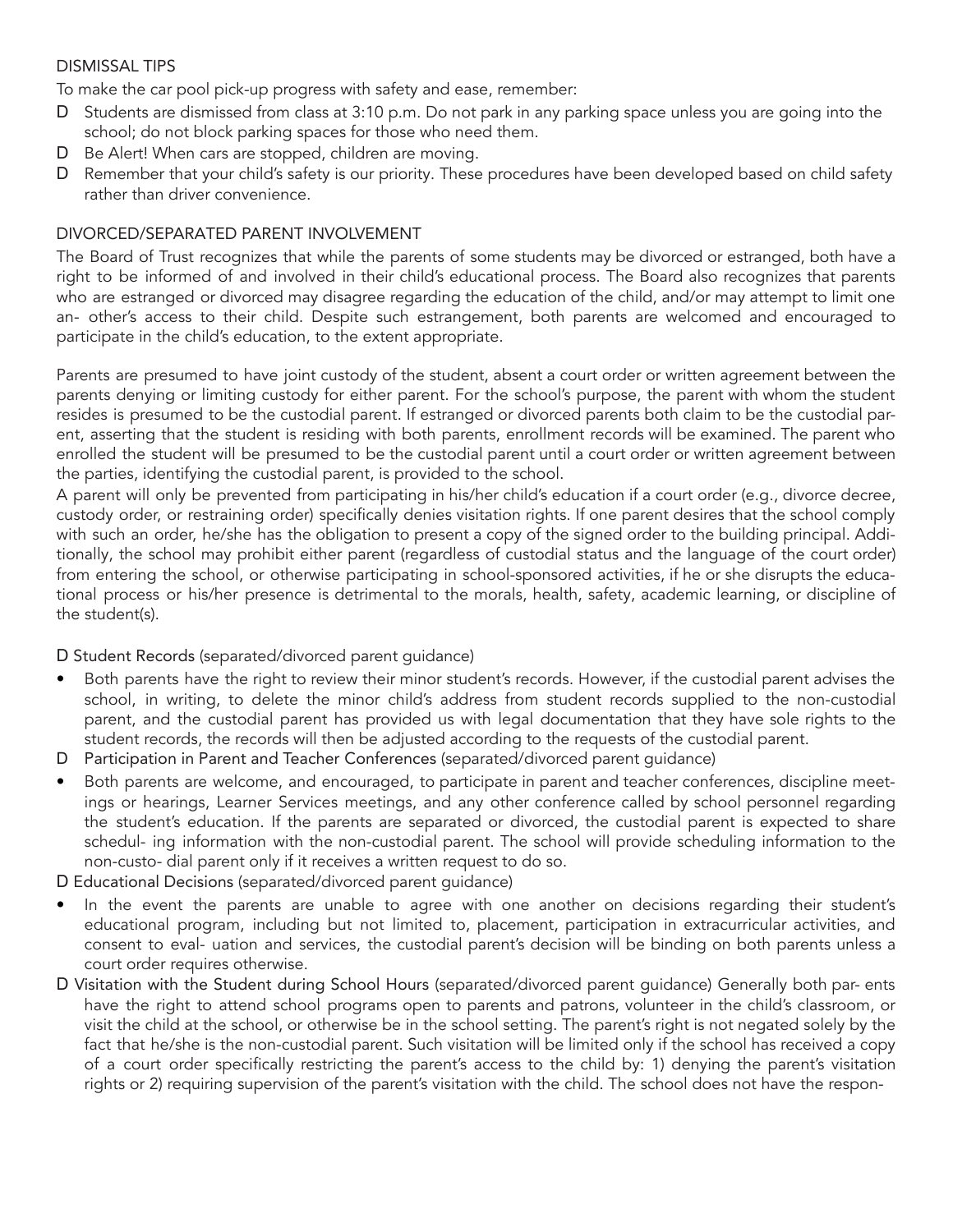sibility to supervise visitation between a parent and his/her child and, thus, will not allow parent access in the school setting.

When visiting the school, all parents are required to comply with all school policies and not take any action which disrupts the educational process. All parents visiting the school must check-in with the school offices before proceeding to a classroom or other area of the school. If a parent takes any action which the administrator considers to be inappropriate or disruptive to the educational process, he/she may be requested to leave and prohibited from returning.

If a parent wants to visit with his/her child privately, the administrator shall have the authority to grant or deny the request, and, if granted, to determine the place and time of such visit to ensure minimal disruption to the student's participation in class.

- D Release of Student to Someone other than Custodial Parent (separated/divorced parent guidance) Only the custodial parent has the right to authorize removal of the child from school property during school hours. If the custodial parent desires that the student be removed by another individual, he/she must inform the school in writing that he/she is authorizing such party to remove the student. Such authorization shall be assumed to be generally applicable, unless the custodial parent specifies that it is limited to a specific date and time. Permission to pick up students information is readily available in RenWeb to all authorized office personnel. It is important that parents keep us informed of any changes immediately so that we can have the most accurate information on file at all times.
- D If the non-custodial parent seeks to remove the child from school, and the custodial parent has not consented, the following steps should be followed:
- o The principal or designee will meet with the non-custodial parent and, in his/her presence, telephone the custo- dial parent and explain the request. If the custodial parent agrees, the student will be released and the records will reflect that the permission was granted orally. In the event the custodial parent cannot be reached, the prin- cipal may make a decision based upon all relevant information available to him/her.
- o If the custodial parent objects to the removal, the principal or designee may allow a visit between the non-custodial parent and student, with the child remaining in the office area for the visit and then returning to class. The non-custodial parent will not be allowed to leave the office area with the student.
- o If the principal or designee has reason to believe that a possible abduction of the child may occur at the school or the parent is disruptive, the head of school and/or local law enforcement officials will be immediately notified.

# DRIVING/PARKING ON CAMPUS

Parking areas are designated for students, faculty and staff. Visitors may park in any designated parking lot and then check in with a school office; there is designated visitor parking in front of the Welcome Center. At no time should a driver move or drive around a green fence to enter a "No Parking" area.

All drivers are prohibited from using cell phones in moving traffic on campus. The speed limit on campus is 15mph.

# EXTRACURRICULAR PHILOSOPHY

Extracurricular activities are an important part of the school experience and student development for all grades. Extracurricular activities include athletics, spirit squads, performing arts, and other activities sponsored by the school and related to the school program but taking place after school hours. Appropriate use of that

'developmental tool' varies with age, however. Academics remain the priority for a student's time and attention. Choices about extracurricular participation should be made by parent and child together, keeping academic priorities in mind. In certain cases, the school may limit a student's participation in line with this priority.

Participation is the key for extracurricular activities at the middle school level. We set goals of excellence but don't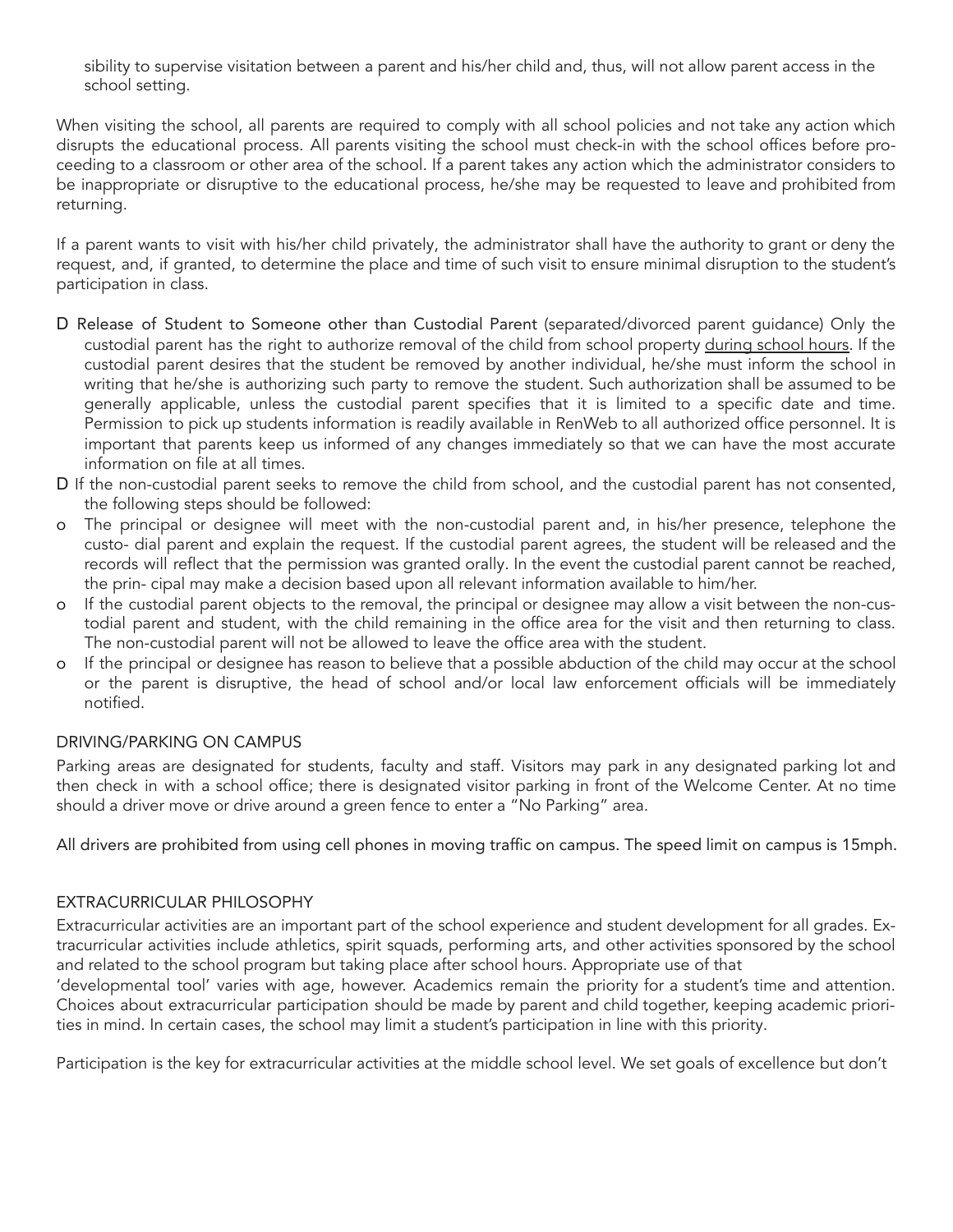assume anything about skill levels. We encourage all students with an interest to participate and, with certain activities, simply structure it to include every student in a grade.

# FIELD TRIPS

Education is not limited to the classroom. In order to enrich the school curriculum, field trips have been planned to give students firsthand information about the subject being studied. Because field trips are designed as an extension of the classroom, we ask that the experience be limited to classroom students and their parents. We request that siblings not attend, so parents and their child can experience unique learning opportunities together.

To earn the right to attend a field trip, a student must demonstrate that he/she has the discipline to obey the rules and regulations that are necessary to have a safe and successful trip. Any faculty member, with the consent of his/her Principal, may choose not to take any student who has demonstrated a lack of self-discipline and may be potentially disruptive influence on a trip.

Parents will be provided with all information concerning the trip and adequate chaperones will be required. Permission slips are required for students to attend field trips. Field trips will be made by school bus under the auspices of an LRCA teacher and the school. A student may ride in a car to or from a field trip with his/her parent only.

# FOOD, DRINK, GUM

Student snack and drink policies are set by the individual classroom teacher. Chewing gum is not permitted unless there is an exception made by the classroom teacher for special occasions.

# **LOCKERS**

Each student is assigned a locker. These lockers are property of the school and may be inspected by school officials at any time to maintain health and safety or to investigate suspected storage of dangerous, unauthorized or illegal items. Locker contents are subject to search by Administration designee at any time, with or without reason. LRCA cannot be responsible for theft or damage to items stored in student lockers. Students are urged to leave valuables at home.

#### LOST AND FOUND

Items in Lost & Found that are not labeled with student's name will be sorted and distributed to areas of need at the end of every quarter. Lost items will not be held over the summer months.

# LUNCH/FOOD SERVICES

A nutritionally balanced lunch program is provided daily by Sprouts. Students wishing to purchase hot lunch must open a prepayment account through [www.mealpayplus.com.](http://www.mealpayplus.com/) For questions regarding food service, parents can call 975-3446 or email [sprouts@littlerockchristian.com.](mailto:sprouts@littlerockchristian.com)

Although we discourage doing so due to the disruption to students' school day and relatively short time allotted, children may be taken off-campus for lunch with the parent. Parents must sign out the student at the beginning of the student's lunch period.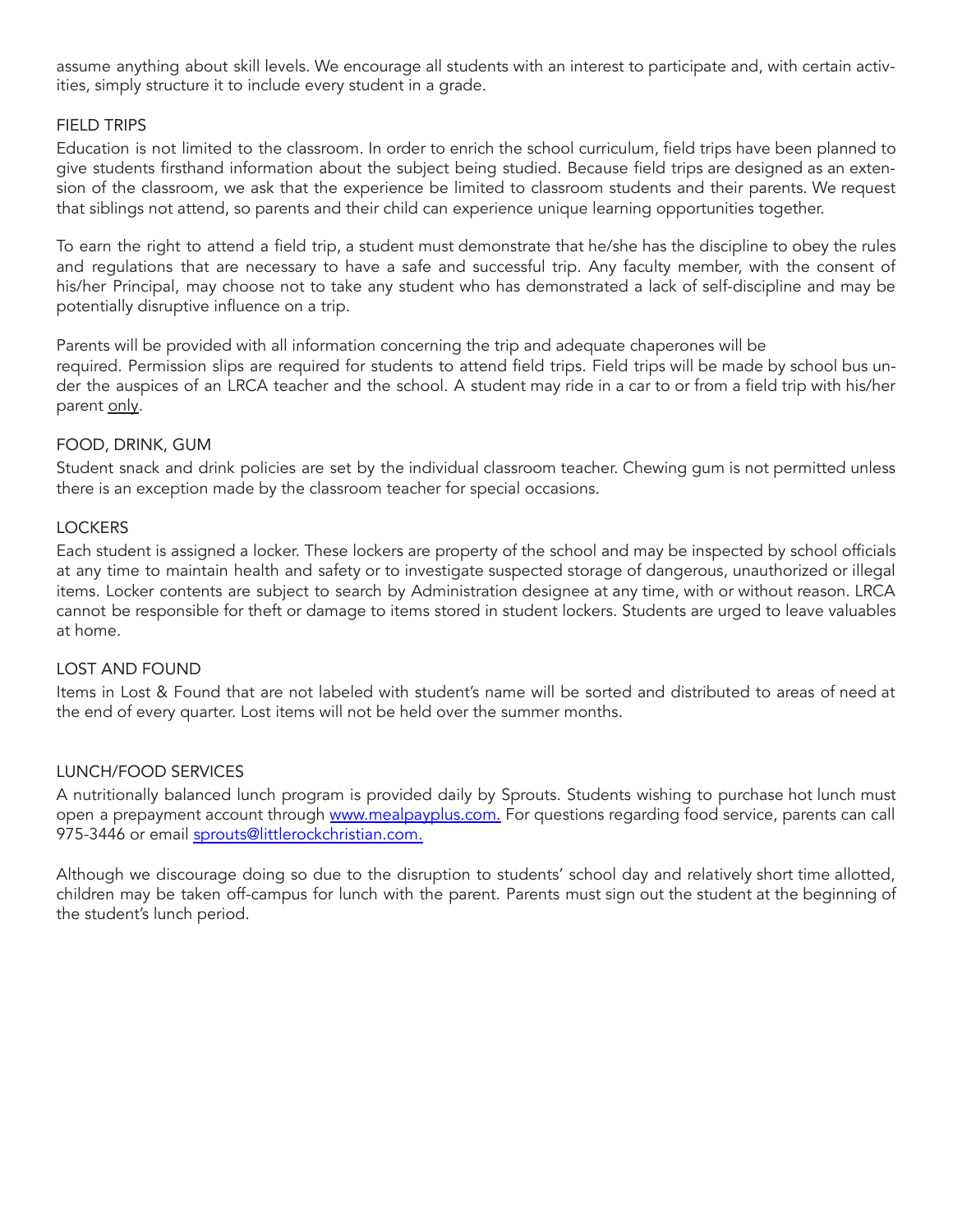#### MESSAGES

Parents may occasionally need to leave messages or deliveries for students. This is carried out through the school office, to minimize distractions in the classroom. Calls should be received by 2:00 p.m. to allow time to distribute messages by afternoon dismissal. Students will not be dismissed from class to receive phone calls.

Any urgent messages will be delivered immediately with the appropriate directions. Please make every effort to use this service only when absolutely necessary. Whenever possible, plans for after school arrangements should be made in the morning before the student leaves for school.

#### PERSONAL PROPERTY

LRCA will not assume responsibility for lost or stolen personal items and damage to personal vehicles. Valuables (jewelry, electronics, music or athletic equipment, etc.) should be insured through a homeowner's policy. We highly discourage students from carrying large amounts of cash (over \$20) and from bringing expensive personal items, jewelry, collectibles, to school.

#### PETS ON CAMPUS

No pets, such as dogs or cats, are permitted on campus without permission. This includes, but is not limited to, outdoor events, sporting events, and "show and tell" (in classroom, at recess, etc.)

#### PHOTOGRAPHY/VIDEO RIGHTS

LRCA may take, use, reuse, edit, publish and republish video and still imagery of a student (or in which a student may be included in whole or in part) unless the parent/guardian has requested their student not be published.

LRCA has final approval on the finished product or products or the advertising copy or printed matter that may be used in connection therewith or the use to which it may be applied. Videos/stills will be for LRCA use only.

# PUBLIC DISPLAYS OF AFFECTION

There should be no public displays of affection at school or school functions. Public displays of affection make others uncomfortable and are not appropriate for school. This includes hand-holding, long hugs, etc.

# RECESS/INCLEMENT WEATHER POLICY

Other than during inclement weather, outdoor recess will be held daily. Students should dress appropriately for the current day's weather conditions. Inclement weather recess will be held in the classroom.

#### RECORDS REQUEST

LRCA maintains complete records, including a cumulative academic record, for each student. All materials in these records are treated confidentially and are available only according to the following policy:

D No report card or student records will be released to parents or to another school if the family is delinquent in tuition payments or has a debt of any kind with LRCA.

D Parents or quardians have the right to inspect and review all official records, files and data directly related to their child's academic progress, including all materials that are incorporated into their student's cumulative re- cord folder. Parental requests to inspect and review official records relating to a child shall be made in writing to the administration. Such request will be honored within ten (10) school days following receipt of the request. All records will be reviewed or inspected in the presence of the Principal so that proper explanation can be given.

D In order to receive records (i.e. transcripts, end-of-year records, withdrawal/transfer records), a parent or guardian will need to email the registrar to fill out a records request form. Records will be mailed or can be picked up five (5) business days after the request. Once the Registrar has fulfilled the request and sent records, a confirma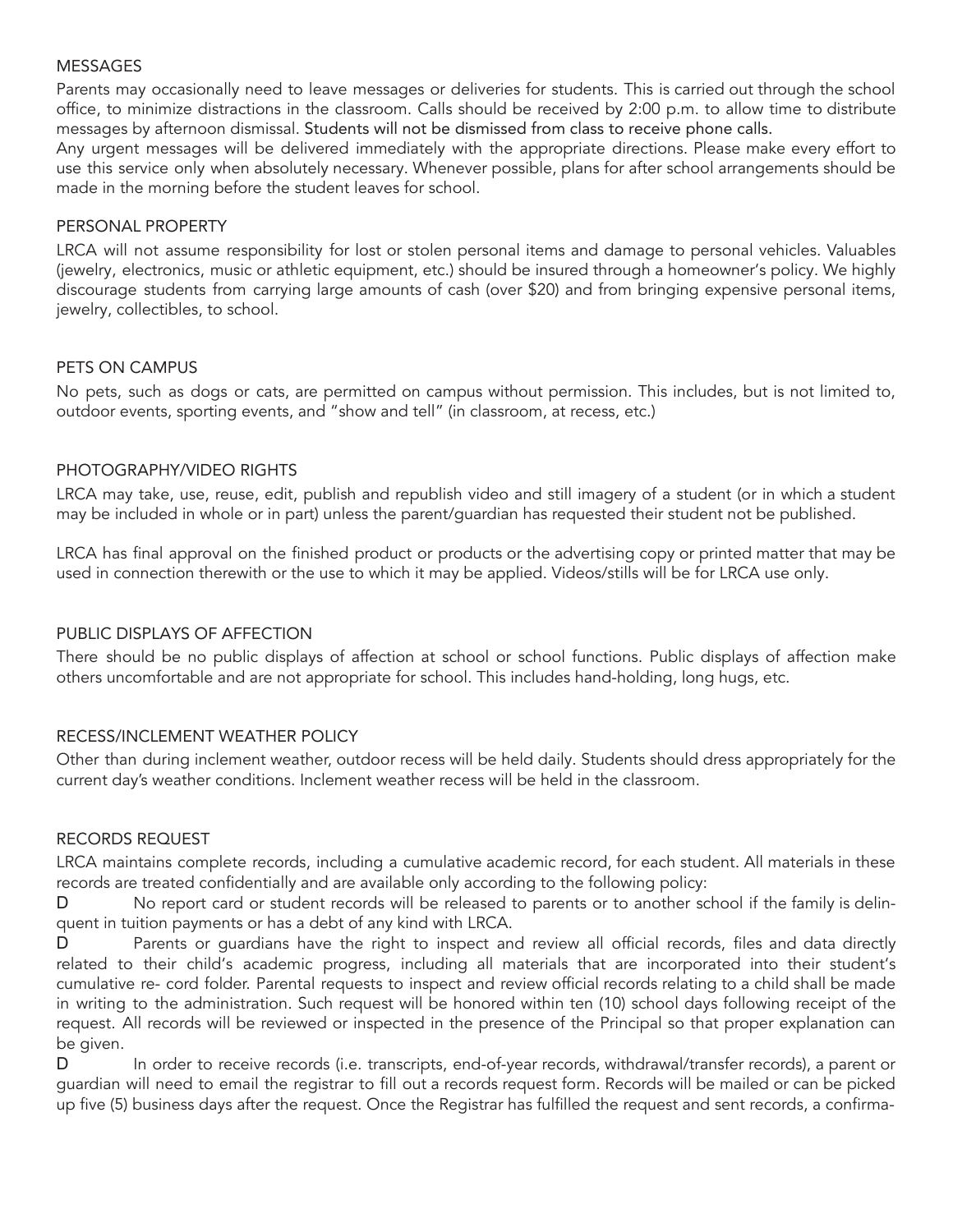tion email will be sent to the parents stating when and to whom the records were sent. All records sent will also be documented in the student's permanent file on RenWeb.

D In the event a parent has a concern about their student's grade they are encouraged to begin by contacting the teacher directly and making an inquiry. After the teacher has researched the grade in question, they will contact the parent with the information. If a grade change is made, the teacher will contact the registrar and the corrected record will be verified for accuracy and a new copy will be provided to the parents. In the event the parents do not feel the question is resolved, they are asked to then contact the principal for further discussion.

D There will be no release of a student's personal records or any data in those records without the written consent of a parent or guardian, to any individual, agency, or organization other than the following: staff members who have legitimate educational interest, the school that the student is transferring to, court or law enforcement officials (if LRCA is given a subpoena or court order), certain federal, state or local authorities performing functions required by law.

D For the transferring of student records to another school, parental permission is no longer required by authorized school personnel (Family Educational Rights and Privacy Act Final Rule on Educational Records. Federal Register, June 1976 Vol. 41 No. 118 page 24673)

In preparing for summer camps and vacations, requests for copies of immunization records and/or physicals need to be made at least two (2) weeks in advance. Because of the registrar's year-end commitments, please make these requests prior to the end of May.

#### SALES

Students (and their parents) are only permitted to sell items at school which are directly related to school sponsored activities after administrative approval has been granted. Sales associated with church or community projects are not permitted.

# TRANSPORTATION FOR SCHOOL-SPONSORED ACTIVITIES

All transportation for school sponsored activities such as field trips, class parties, and sporting events will be provided by the school. Transportation arrangements made outside of the stated policy must receive administrative approval with proper documentation on file in the school office and parental approval.

#### VISITORS ON CAMPUS

Any visitor on campus must check in with the school office and receive a Visitor's Pass. This also applies to parents who are scheduled to go to a classroom or to have lunch in the cafeteria with their child. To insure the safety of our students and staff, any unauthorized visitors will be promptly escorted off school grounds and the police will be called.

Little Rock Christian Academy is a "closed" campus. This means that the only visitors allowed are parents, guardians, alumni in good standing, emergency family contacts or pastors (with parental permission).

Exceptions are made for potential students and their families touring or "shadowing" and for LRCA high school graduates (in good standing and with administrative approval). Local friends, relatives, out of town guests may not visit the campus – including lunch or other non-public events – such as dances, dinners, and other private events. Any exception must be made by the Principal.

#### WARRIOR SPORTS

All boys and girls in middle school may participate in the Warrior basketball program. All boys in middle school may participate in Warrior football, and all girls in middle school may participate in cheerleading and volleyball. The teams are coached by volunteer parents and supervised by the LRCA Athletic Director.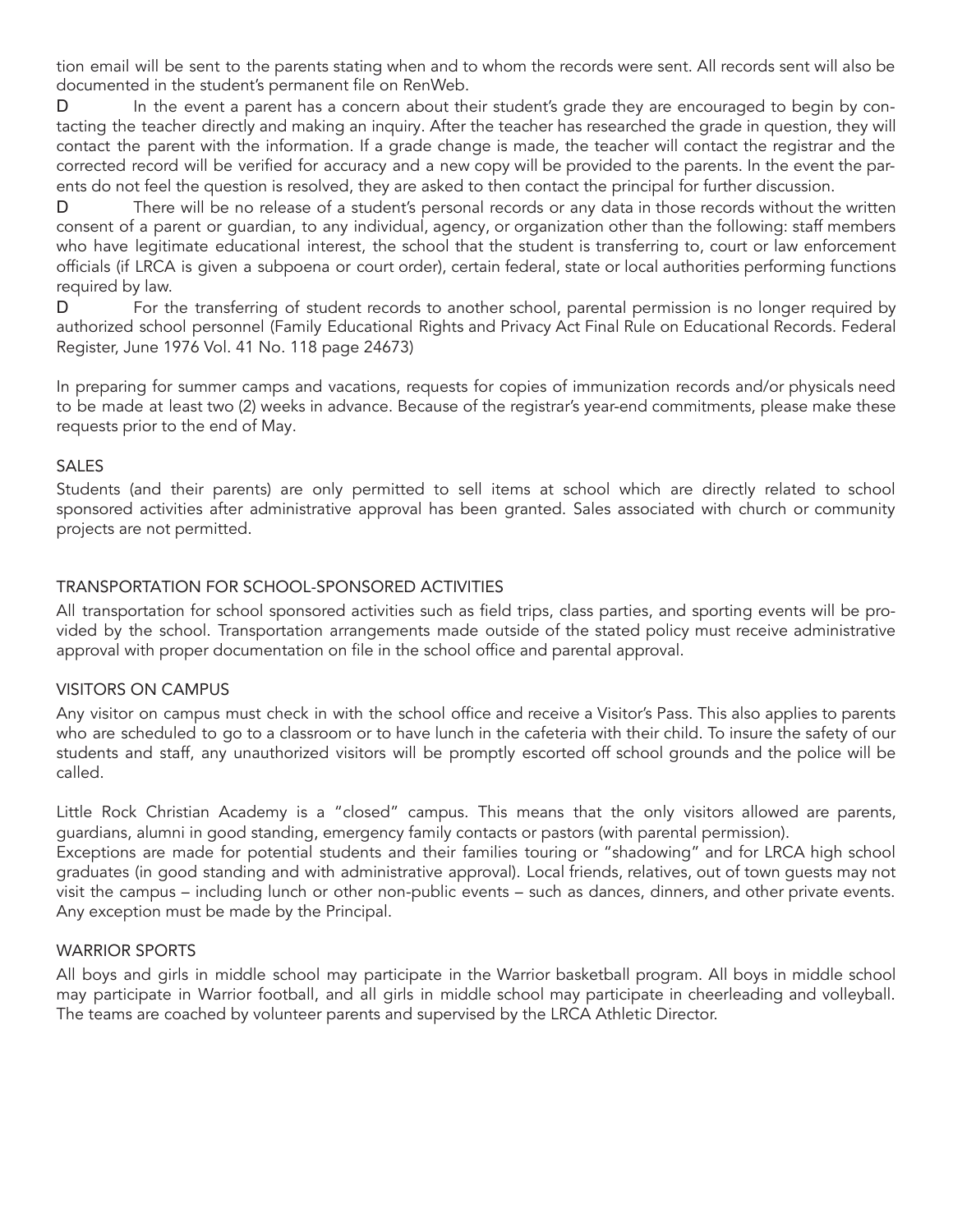# HEALTH AND MEDICAL POLICIES

# COMMUNICABLE CHILDHOOD DISEASES

Upon having the following illnesses, a child must have written consent from either a physician or the Health Department to return to school or be subject to school office approval for re-admittance:

- 1. Chicken Pox
- 2. Measles
- 3. Mumps
- 4. Pneumonia
- 5. Whooping Cough
- 6. Pinworms
- 7. Scabies
- 8. Ringworm
- 9. Impetigo
- 10. Pink Eye
- 11. Fifths Disease
- 12. Shingles

# HEAD LICE

The parents/guardians of students found to have head lice or eggs (nits) will be asked to pick up their child at school. They will be given information concerning the eradication and control of head lice.

Before students may be readmitted following an absence due to head lice, the school nurse or designee shall examine the student to make sure that they are FREE OF BOTH LICE AND NITS. Screenings may be conducted as needed at any time.

# IMMUNIZATION RECORDS

Students enrolling in Little Rock Christian Academy must provide immunization records documenting the following:

- □ 5 DPT, 4 OPV, 2 MMR, HEP B (3 shots), Varicella
- □ Additional Immunization Laws: DT booster (10 years after last DPT)

# POLICIES FOR NURSES ADMINISTERING MEDICATION

- A. A provider order is required for all prescription medications to be given by school nurse. An accurate and current prescription bottle label is sufficient for order.
- B. Student Health Forms for all over-the-counter medications that are readily available in school nurses office. This is required for all students, and expires yearly. The Student Health Forms must be filled out before any medication can be administered to a student.
- C. All medications must be in original container if brought to or kept in nurse's office.
- D. Prescription medications are to be labeled with the student's legal name, date prescription was filled, ordering providers name, name of medication, dose, route, and frequency.
- E. All medication will be given according to labeling directions on the container. Deviations from label directions will require a written provider order.
- F. Procedure for administering and documenting medications for field trips or other off campus activities: No scheduled medications will be given during field trips or extracurricular activities. Parents are responsible for making own arrangements.
- G. Medication administration is documented at the time of administration via RenWeb.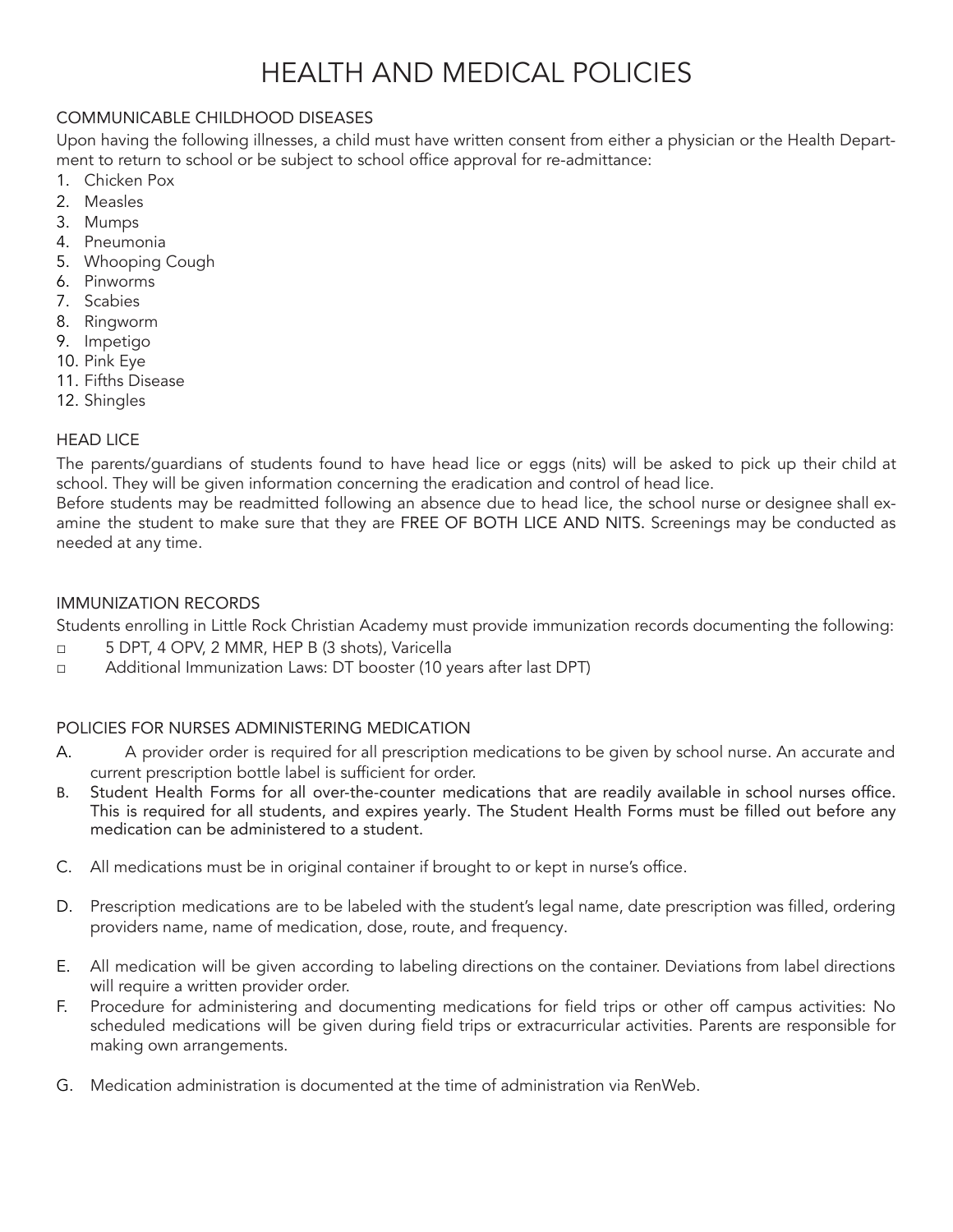- H. When additional (refill) prescription medication is brought in and received, med count is confirmed by 2 RN's, documented and email to parent contact.
- I. Receipt of medications: Parents are required to hand deliver any medication the student is to receive while at school to the nurse. This includes over the counter medications, as well as prescription.
- J. Security of medications: All oral over-the-counter medications are stored in a locked cabinet in the nurse's office. Additional security is provided for Schedule II medications.
- K. Access to medication in the absence of school nurse: No student can personally access any medication at any time. Over-the-counter medications can be administered by trained staff in the absence of a school nurse. School nurses are responsible for identifying qualified persons to be trained to administer

medications in the nurse's absence. All medications can be administered by a licensed substitute nurse.

- L. Accountability of methods for controlled substances. (Refer to Policy H.) In addition to previous stated policy, all controlled substances will be counted at the time of delivery, in the presence of the parent.
- M. New Medication administration: The initial dose of a new medication must be given by parent/guardian outside the school facility. A twenty-four-hour dose period is required for observation and safety, before school nurse can administer a new medication to student. A twenty-four-hour dose period is not necessary in the dose ad- justment of a preexisting medication.
- N. Reports to parents/guardians in regards to medication administration: Parents will be notified when over the counter medication is given via the Ren Web system in the format of an email.
- a. Parents will be contacted for prior approval for permission to administer cold/allergy medication. A nurse assessment must be done before any cold/allergy med given.
- b. There will not be any cough medication in the nurse offices.
- c. Please keep students at home when large or multiple doses of medications are required to be administered mid-day for sore throats, colds, flu symptoms or similar illnesses.
- d. Do not send cough, cold, homeopathic, ointments, or drops to be given at school. Any doses that are prescribed 3xday can be given before school, after school and at bedtime.
- O. Parents/guardians are encouraged to administer medication at home whenever possible.
- a. Demands for school nurses are high in the morning; please administer morning doses at home. Please do not use the nurse office for the sake of convenience or to settle differences in associated in the administration of the medication.
- P. Disposal of unused medication: Unused prescription medication needs to be picked up by a parent or guardian. If not picked up by the last day of school, the medication will be destroyed—documented by 2 RN's.

# PICK-UP PROCEDURE FOR STUDENT ILLNESS

If a student has a fever (100 or above), he/she should not be at school. If a student becomes ill at school, the nurse will determine the appropriate responses, including rest in nurse's office or a call to parents to pick the child up. If this is necessary, we ask that parents get their child as soon as possible. Students need to be fever- free (below 100) for 24 hours before returning to school.

#### PROCEDURES FOR CONTACTING A PARENT

A parent is ALWAYS called in these circumstances:

□ Fever of 100 degrees or above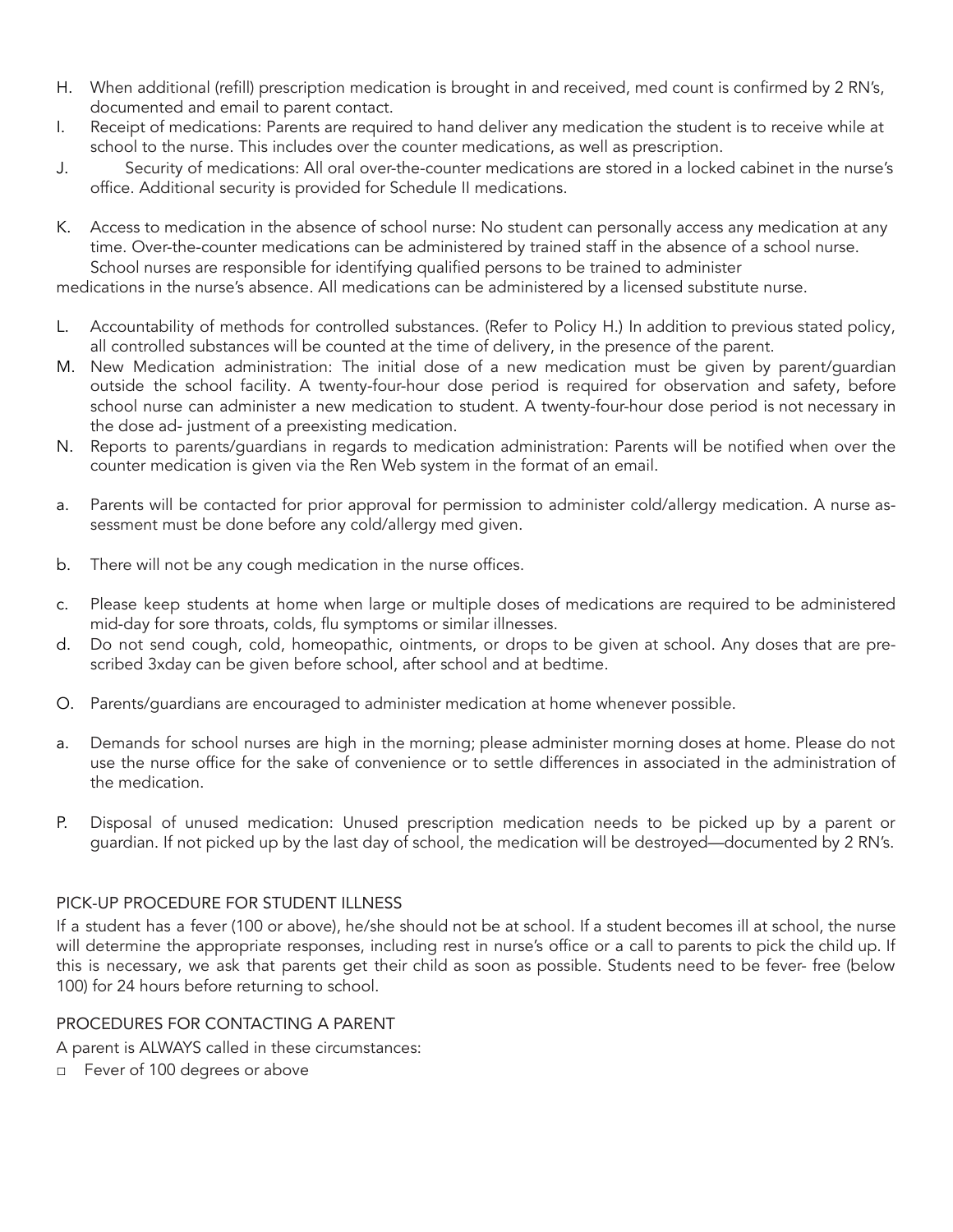- □ Vomiting/suspected illness
- □ Laceration needing stitches
- □ Asthmatic inhaler use of more than 3 times in one day
- □ Student is found or becomes unconscious (head injury/blood sugar/diabetes/ or unknown cause)
- □ Head injury with abnormal physical/neurological/behavior assessment
- □ Accident with no positive visuals to see extent of injury (i.e. broken limb, head injury, genital injury )
- □ More than 3 visits to nurse's office in a day with no obvious symptoms
- □ Diarrhea, resulting in change of clothing. Diarrhea, more than 1 episode.
- □ Child indication that parent requested a phone call if earlier symptoms did not improve
- □ Skin lesion suspected of staph infection
- □ Head lice
- □ Request from teacher to call home
- □ Difficulty breathing or pulse oximeter reading of 95 or less
- □ Foreign object in eye, ear, nose, etc. either with or without evidence of damage

# SCHOOL HOURS

#### SCHOOL HOURS

Teachers are on campus thirty (30) minutes before classes and remain on campus (30) minutes after school is dismissed. There will be personnel on duty at 7:40 a.m. to allow early drop-off if necessary. Office hours are 7:40 a.m.- 3:45 p.m. (school and administration offices). Student hours are:

| Grades                                                                                                                     | <b>Begins</b>                 | Ends                                                                                                           |
|----------------------------------------------------------------------------------------------------------------------------|-------------------------------|----------------------------------------------------------------------------------------------------------------|
| 3s, K4, K5 Half-day                                                                                                        | 8:00 AM                       | $11:45$ AM                                                                                                     |
| $\mathsf{K}$ - 4 <sup>th</sup> Grade 5 <sup>th</sup> - 8 <sup>th</sup> Grade<br>l 9 <sup>th</sup> – 12 <sup>th</sup> Grade | 8:00 AM<br>8:15 AM<br>8:15 AM | 3:00 PM (actual time of pick-up) 3:10 PM (ac-<br>tual time of dismissal) 3:15 PM (actual time of<br>dismissal) |

# AFTER SCHOOL CARE

(5 th – 8 th grade) Monday – Friday 3:40 p.m. – 6:00 p.m.

All  $5<sup>th</sup>$  – 6<sup>th</sup> grade students not picked up in the carpool line by 3:40 p.m., will be sent to After School Care, and parents will be billed accordingly. Middle school students will not be allowed to wait with junior high, or high school students and are not permitted to wait with an older sibling at an afterschool practice or activity.